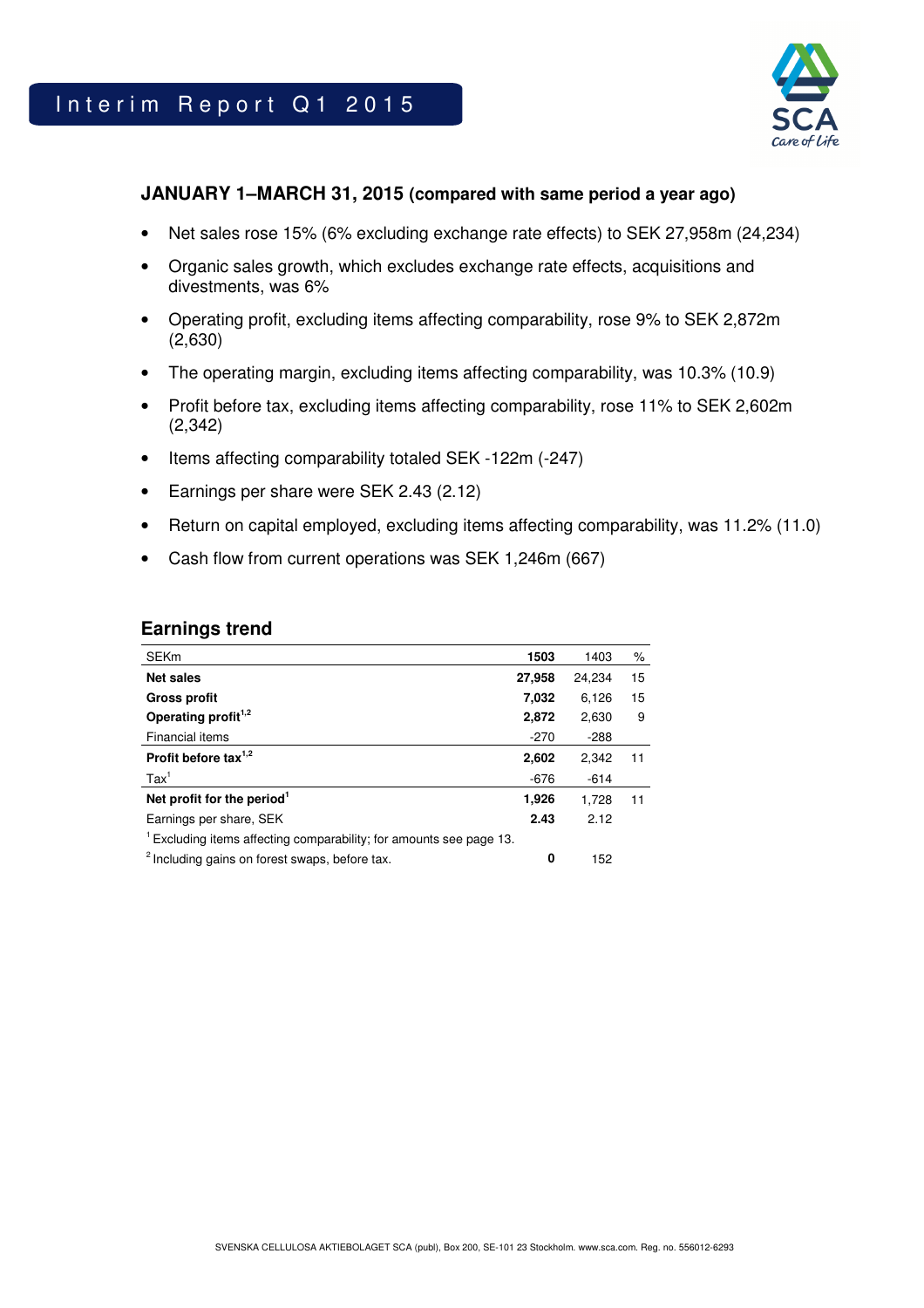## **CEO'S COMMENTS**

We delivered good organic sales growth and a higher operating profit in all business areas during the first quarter of 2015 compared with the same period a year ago. Emerging markets have continued to show high growth, and sales in Europe also developed well. We have invested and will continue to invest in emerging markets, and in March this year we inaugurated our first manufacturing facility in India. During the first quarter of 2015 we introduced 11 innovations and product launches under the Edet, Nosotras, Plenty, Tork and Zewa brands. Our efficiency work continues with undiminished strength, and focus is on improving efficiency along the entire value chain.

Consolidated net sales for the first quarter of 2015 increased by 15% compared with the same period a year ago. Organic sales growth was 6%, with growth in all business areas. In emerging markets, net sales grew 11%. Operating profit, excluding items affecting comparability, gains on forest swaps and currency translation effects, rose 6%. The increase is mainly attributable to a better price/mix, higher volumes and cost savings. Raw material costs increased by SEK 721m, mainly due to the stronger U.S. dollar. The operating margin, excluding items affecting comparability and gains on forest swaps, increased by 0.1 percentage points to 10.3%. Operating cash flow increased by 37%.

Personal Care showed a higher operating profit for the first quarter of 2015 compared with the same period a year ago. Operating profit was favorably affected by a better price/mix, higher volumes and cost savings. Higher raw material costs as a result of higher pulp prices and the stronger U.S. dollar had a negative impact on earnings. Tissue showed a higher operating profit owing to a better price/mix, higher volumes and cost savings. Higher raw material costs related to the stronger U.S. dollar had a negative impact on earnings. For Forest Products, operating profit rose mainly as a result of higher prices (including exchange rate effects) and cost savings.

### **Net sales** 30,000 25,000 20,000 15,000 10,000 5,000  $\overline{0}$ 2013:1 2014.1 2015'

#### **Operating profit**



**Excluding items affecting comparability** 

**Earnings per share**

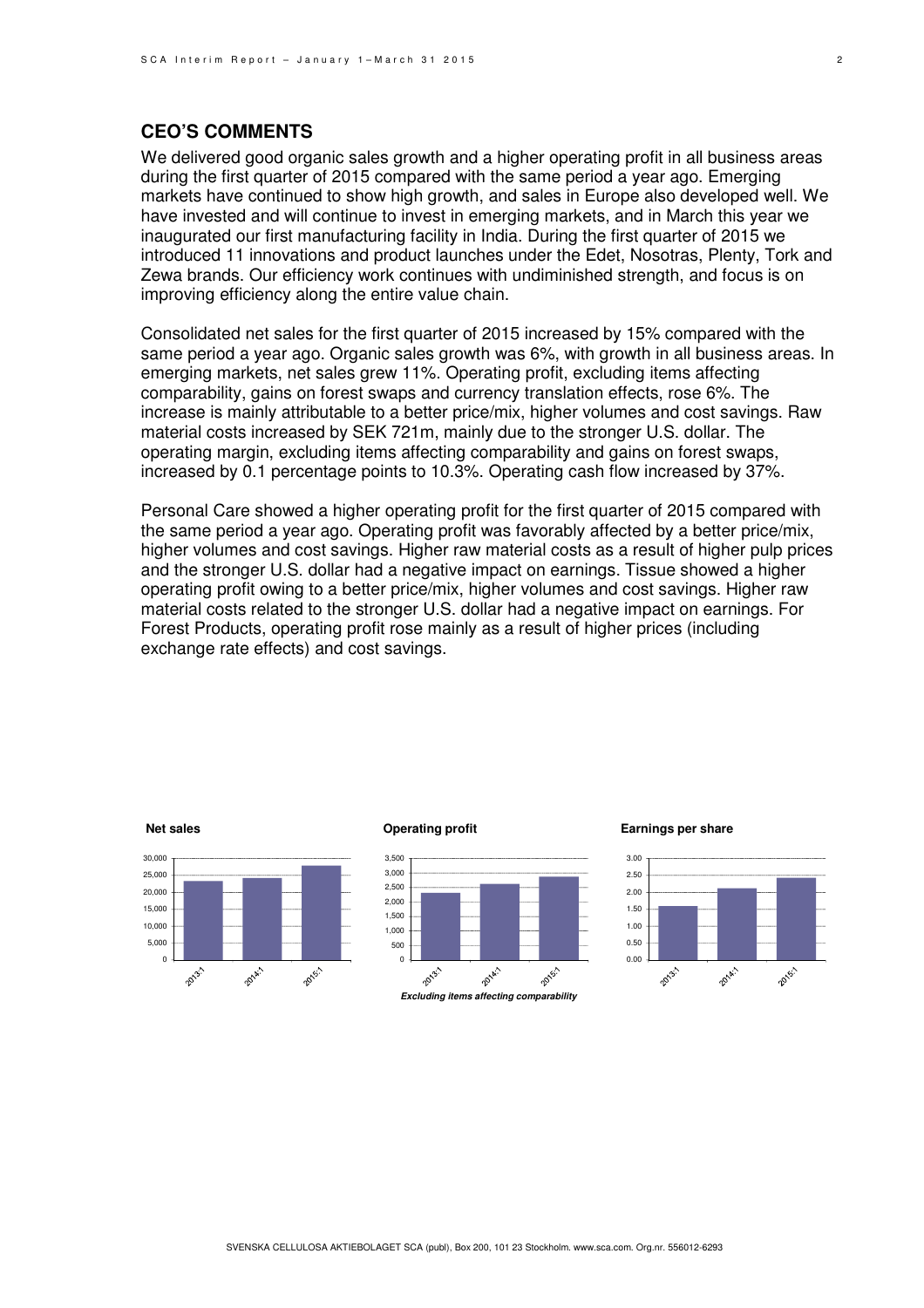## **EARNINGS TREND FOR THE GROUP**

| <b>SEKm</b>                                                                                                                                 | 1503      | 1403      | $\%$ |
|---------------------------------------------------------------------------------------------------------------------------------------------|-----------|-----------|------|
| <b>Net sales</b>                                                                                                                            | 27,958    | 24,234    | 15   |
| Cost of goods sold                                                                                                                          | $-20.926$ | $-18,108$ |      |
| <b>Gross profit</b>                                                                                                                         | 7,032     | 6,126     | 15   |
| Sales, general and administration                                                                                                           | $-4,160$  | $-3,496$  |      |
| Operating profit <sup>1,2</sup>                                                                                                             | 2.872     | 2.630     | 9    |
| Financial items                                                                                                                             | $-270$    | $-288$    |      |
| Profit before tax $1,2$                                                                                                                     | 2,602     | 2.342     | 11   |
| $\text{Tax}^1$                                                                                                                              | $-676$    | $-614$    |      |
| Net profit for the period $1$                                                                                                               | 1,926     | 1,728     | 11   |
| <sup>1</sup> Excluding items affecting comparability; for amounts see page 13.<br><sup>2</sup> Including gains on forest swaps, before tax. | 0         | 152       |      |
| Earnings per share, SEK owners of the parent company                                                                                        |           |           |      |
| - after dilution effects                                                                                                                    | 2.43      | 2.12      |      |
| Margins (%)                                                                                                                                 |           |           |      |
| Gross margin                                                                                                                                | 25.2      | 25.3      |      |
| Operating margin <sup>1,2</sup>                                                                                                             | 10.3      | 10.9      |      |
| Financial net margin                                                                                                                        | $-1.0$    | $-1.2$    |      |
| Profit margin <sup>1,2</sup>                                                                                                                | 9.3       | 9.7       |      |
| $\text{Tax}^1$                                                                                                                              | $-2.4$    | $-2.5$    |      |
| Net margin <sup>1</sup>                                                                                                                     | 6.9       | 7.2       |      |
| Excluding items affecting comparability; for amounts see page 13.                                                                           |           |           |      |
| Including gains on forest swaps, before tax.                                                                                                | 0         | 152       |      |

## **OPERATING PROFIT PER BUSINESS AREA**

| <b>SEKm</b>                                                                                                                                 | 1503   | 1403  | %  |
|---------------------------------------------------------------------------------------------------------------------------------------------|--------|-------|----|
| <b>Personal Care</b>                                                                                                                        | 869    | 822   | 6  |
| Tissue                                                                                                                                      | 1.556  | 1.393 | 12 |
| Forest Products <sup>2</sup>                                                                                                                | 678    | 586   | 16 |
| Other                                                                                                                                       | $-231$ | -171  |    |
| Total $1,2$                                                                                                                                 | 2,872  | 2.630 | 9  |
| <sup>1</sup> Excluding items affecting comparability; for amounts see page 13.<br><sup>2</sup> Including gains on forest swaps, before tax. | 0      | 152   |    |

# **OPERATING CASH FLOW PER BUSINESS AREA**

| <b>SEKm</b>            | 1503   | 1403   | %   |
|------------------------|--------|--------|-----|
| Personal Care          | 404    | 388    | 4   |
| Tissue                 | 1,667  | 1.077  | 55  |
| <b>Forest Products</b> | 315    | 238    | 32  |
| Other                  | $-426$ | $-271$ |     |
| Total                  | 1,960  | 1,432  | -37 |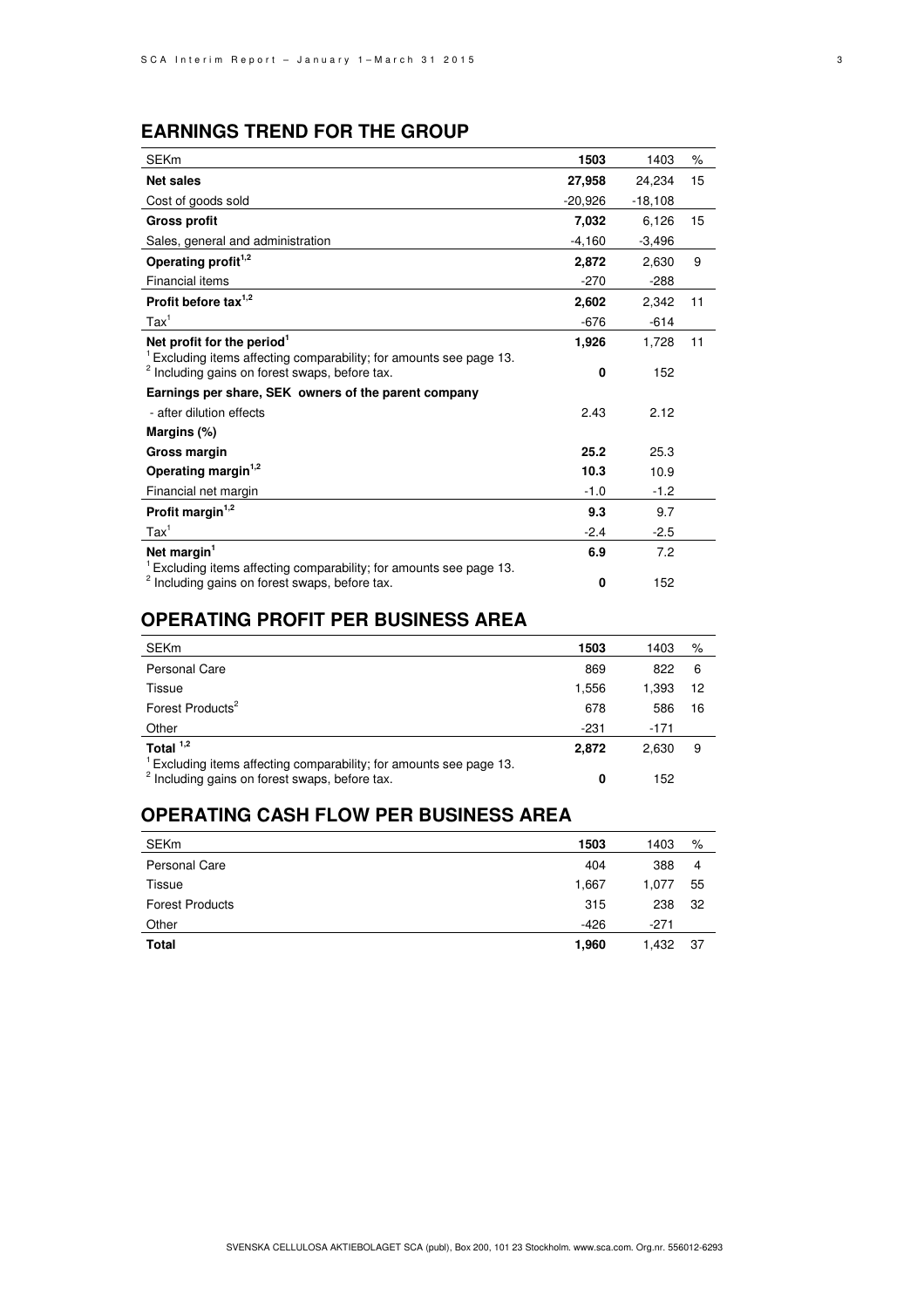**Net sales**



**Operating profit and margin**







### **Change in net sales (%)**

| <b>Total</b>       | 2015:1 vs.<br>2014:1<br>15 |
|--------------------|----------------------------|
|                    |                            |
| Price/mix          | 2                          |
| Volume             | 4                          |
| Currency           | 9                          |
| Acquisitions       | 0                          |
| <b>Divestments</b> | ŋ                          |

### **Change in operating profit (%)**

|               | 2015:1 vs.<br>2014:1 |
|---------------|----------------------|
| <b>Total</b>  | 9                    |
| Price/mix     | 21                   |
| Volume        | 12                   |
| Raw materials | -27                  |
| Energy        | 1                    |
| Currency      | 9                    |
| Other         | -7                   |
|               |                      |

## **GROUP**

### **MARKET/EXTERNAL ENVIRONMENT**

The global market for hygiene products was affected by greater competition, low growth in mature markets and continued favorable growth in emerging markets during the first quarter of 2015 compared with the same period a year ago. The U.S. dollar strengthened considerably, which among other things led to higher costs for raw materials, such as pulp, purchased in U.S. dollars.

The European and North American markets for incontinence products showed low growth in the institutions and home care sectors, and continued good growth in the retail market during the first quarter of 2015 compared with the same period a year ago. Emerging markets showed favorable growth in demand for incontinence products. The market for incontinence products was affected by greater competition and campaign activity. In the western European market, demand for baby diapers was stable, while growth was good in emerging markets. The global market for baby diapers was characterized by intense competition and campaign activity. In Europe the market for feminine care products showed stable demand, while demand rose in emerging markets.

The European market for consumer tissue and AfH tissue showed low growth during the first quarter of 2015 compared with the same period a year ago. In North America, growth was low for AfH tissue, and competition rose as a result of greater investment in production capacity. The Chinese tissue market showed good growth.

In Europe, demand for kraftliner and solid-wood products increased during the first quarter of 2015 compared with the same period a year ago. Demand in Europe for publication papers continued to fall.

## **SALES AND EARNINGS**

**January–March 2015 compared with corresponding period a year ago**  Net sales rose 15% to SEK 27,958m (24,234). Organic sales growth, which excludes exchange rate effects, acquisitions and divestments, was 6%, of which volume accounted for 4% and price/mix for 2%. Organic sales growth was 4% in mature markets and 11% in emerging markets. Emerging markets accounted for 32% of sales. Exchange rate effects increased sales by 9%.

Operating profit, excluding items affecting comparability, rose 9% (6% excluding gains on forest swaps and currency translation effects) to SEK 2,872m (2,630). A better price/mix, higher volumes and cost savings contributed to the earnings growth. Raw material costs increased by SEK 721m, mainly owing to the stronger U.S. dollar. For incontinence products and in India investments in increased marketing activities were made. Gains on forest swaps were lower, totaling SEK 0m (152). Operating profit for Personal Care, excluding items affecting comparability, increased by 6% (decrease of 2% excluding currency translation effects). Operating profit for Tissue, excluding items affecting comparability, increased by 12% (level with the preceding year excluding currency translation effects). For Forest Products operating profit, excluding items affecting comparability, improved by 16%.

Items affecting comparability amounted to SEK -122m (-247) and consist mainly of costs associated with management changes and integration costs for the Georgia-Pacific acquisition.

Financial items decreased to SEK -270m (-288) as a result of lower interest rates, which compensated for a higher average level of net debt during the period. Profit before tax, excluding items affecting comparability, rose 11% (2% excluding currency translation effects) to SEK 2,602m (2,342). The tax expense, excluding the effects of items affecting comparability, was SEK 676m (614).

Net profit for the period, excluding items affecting comparability, rose 11% (2% excluding currency translation effects) to SEK 1,926m (1,728). Earnings per share, including items affecting comparability, were SEK 2.43 (2.12).

Return on capital employed, excluding items affecting comparability, was 11.2% (11.0).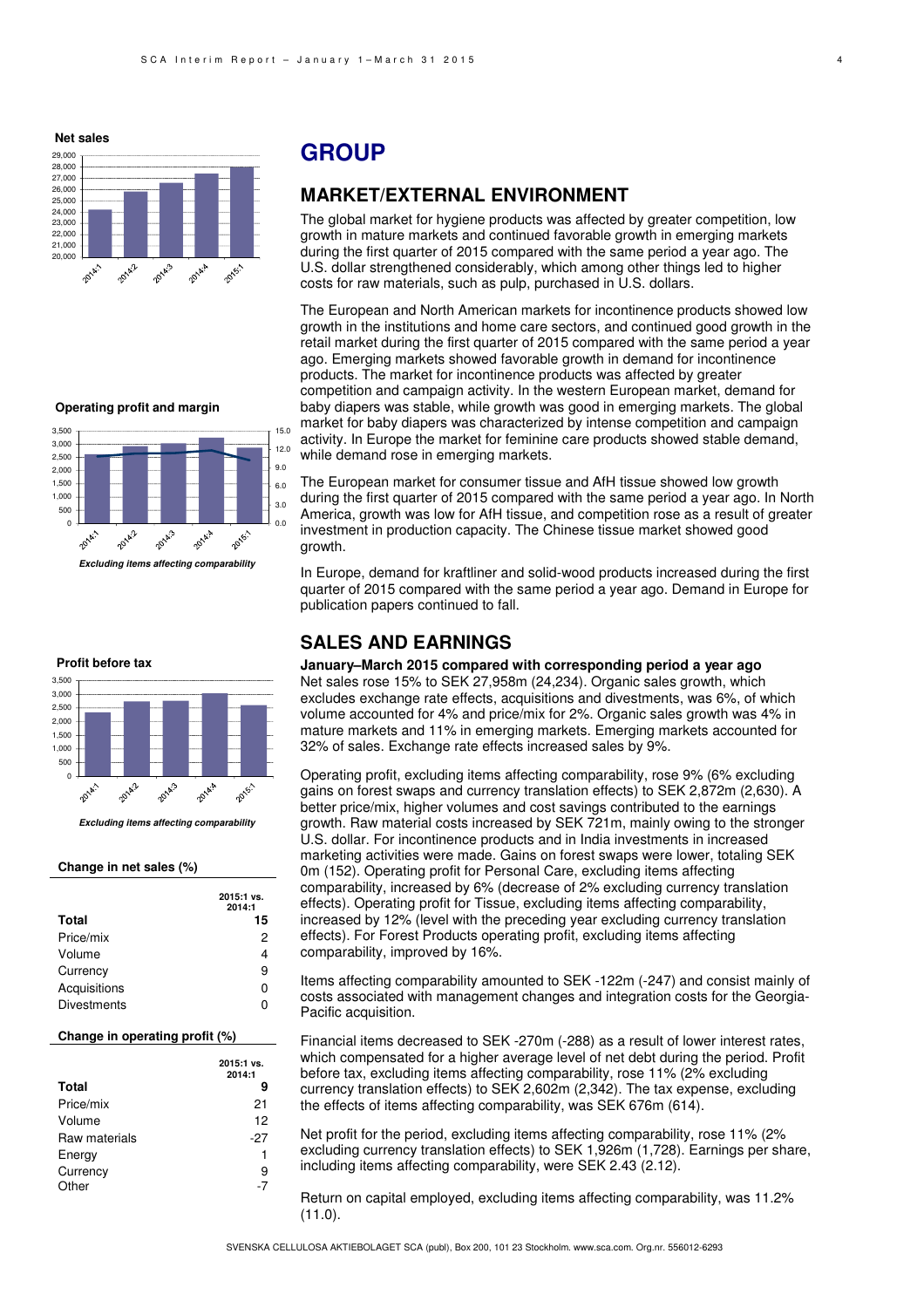

### **CASH FLOW AND FINANCING**

The operating cash surplus amounted to SEK 4,118m (3,569). The cash flow effect of changes in working capital was SEK -1,028m (-1,141). Increased trade payables did not fully compensate for increased trade receivables and inventories. Current capital expenditures amounted to SEK -903m (-766). Operating cash flow amounted to SEK 1,960m (1,432).

Financial items decreased to SEK -270m (-288) as a result of lower interest rates, which compensated for a higher average level of net debt during the period. Tax payments totaled SEK 511m (478). Cash flow from current operations amounted to SEK 1,246m (667) during the period. The improvement is mainly attributable to a higher operating surplus.

Strategic investments totaled SEK -444m (-509). The net sum of acquisitions and divestments was SEK -21m (88). Net cash flow totaled SEK 765m (232).

Net debt decreased by SEK 333m during the period to SEK 35,614m. Excluding pension liabilities, net debt amounted to SEK 30,484m. Net cash flow decreased net debt by SEK 765m. Fair value measurement of pension assets and pension obligations together with fair valuation of financial instruments decreased net debt by SEK 394m. Exchange rate movements increased net debt by SEK 826m.

The debt/equity ratio was 0.46 (0.50). Excluding pension liabilities, the debt/equity ratio was 0.40 (0.46). The debt payment capacity was 41% (37).

### **EQUITY**

Consolidated equity increased by SEK 3,905m during the period, to SEK 76,777m. Net profit for the period increased equity by SEK 1,848m. Equity increased by SEK 28m after tax as a result of restatement of the net pension liability to fair value. Fair value measurement of financial instruments increased equity by SEK 397m after tax. Exchange rate movements, including the effects of hedges of net investments in foreign assets, after tax, increased equity by SEK 1,667m. Other items decreased equity by SEK 35m.

### **TAX**

A tax expense of SEK 676m is reported for the period, excluding items affecting comparability, corresponding to a tax rate of 26%. The tax expense including items affecting comparability was SEK 632m, corresponding to a tax rate of 25.5%.

## **EVENTS DURING THE QUARTER**

On February 10, 2015, it was announced that Jan Johansson would be stepping down as President and CEO and that the Board of Directors had appointed Magnus Groth as the new President and CEO effective March 1, 2015.

On February 26, 2015, SCA raised EUR 600m under its Euro Medium Term Note (EMTN) program, of which EUR 300m has a tenor of five years and EUR 300m has a tenor of ten years. The re-offer yield for the five-year bond is 0.54% per year, corresponding to Euro Mid-swaps +0.28 percentage points. The re-offer yield for the ten-year bond is 1.15% per year, corresponding to Euro Mid-swaps +0.5 percentage points. The purpose of the transactions is to refinance maturing loans.

On March 3, 2015, it was announced that Volker Zöller has been appointed as President of SCA's Consumer Goods Europe Business Unit. It was also announced that Ulrika Kolsrud has been appointed as President of Global Hygiene Supply Personal Care, and that Donato Giorgio has been appointed as President of Global Hygiene Supply Tissue. All three executives assumed their roles on March 3, 2015, and are members of SCA's Corporate Senior Management Team.

On March 4, 2015, SCA inaugurated its first manufacturing facility in India. The facility, which produces baby diapers and tissue for the Indian market, is located in Pune in the central Indian state of Maharastra.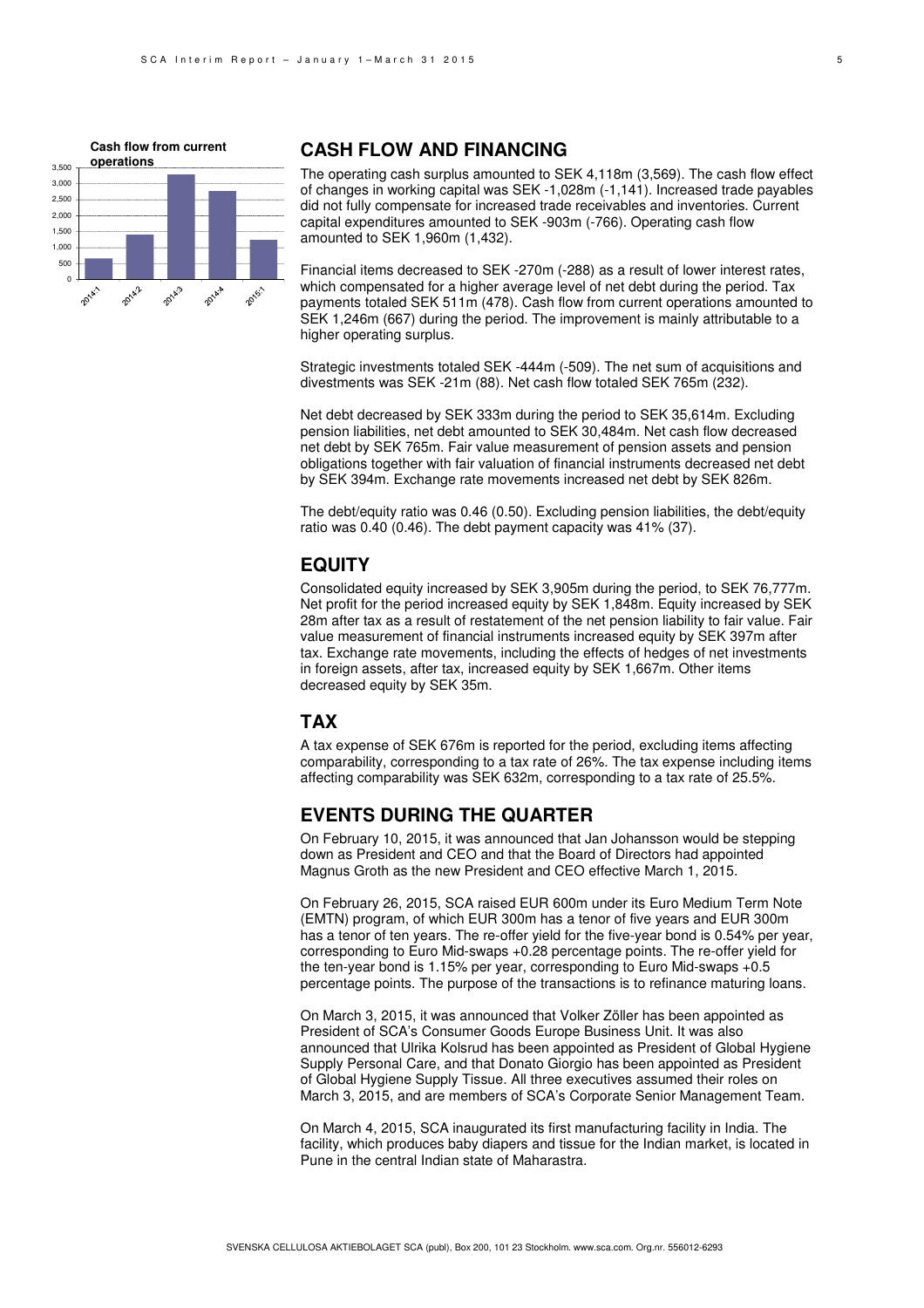## **EVENTS AFTER THE END OF THE QUARTER**

During the winter of 2014/2015 SCA's Board of Directors decided to appoint two independent audits of the use of business aviation and hunting for hospitality purposes. The investigators presented their respective reports on April 8, 2015, and in connection with this SCA issued a press release.

At the Annual General Meeting on April 15, 2015, board members Pär Boman, Rolf Börjesson, Leif Johansson, Bert Nordberg, Anders Nyrén, Louise Julian Svanberg, and Barbara M. Thoralfsson were re-elected. Annemarie Gardshol and Magnus Groth were elected as new board members. Pär Boman was elected as Chairman of the Board.

On April 27, 2015, Anders Nyrén announced that he would be leaving his assignment as member of the SCA Board of Directors as of April 30, 2015.

SCA has decided to prematurely return a leased aircraft, which will take place during the second quarter of 2015.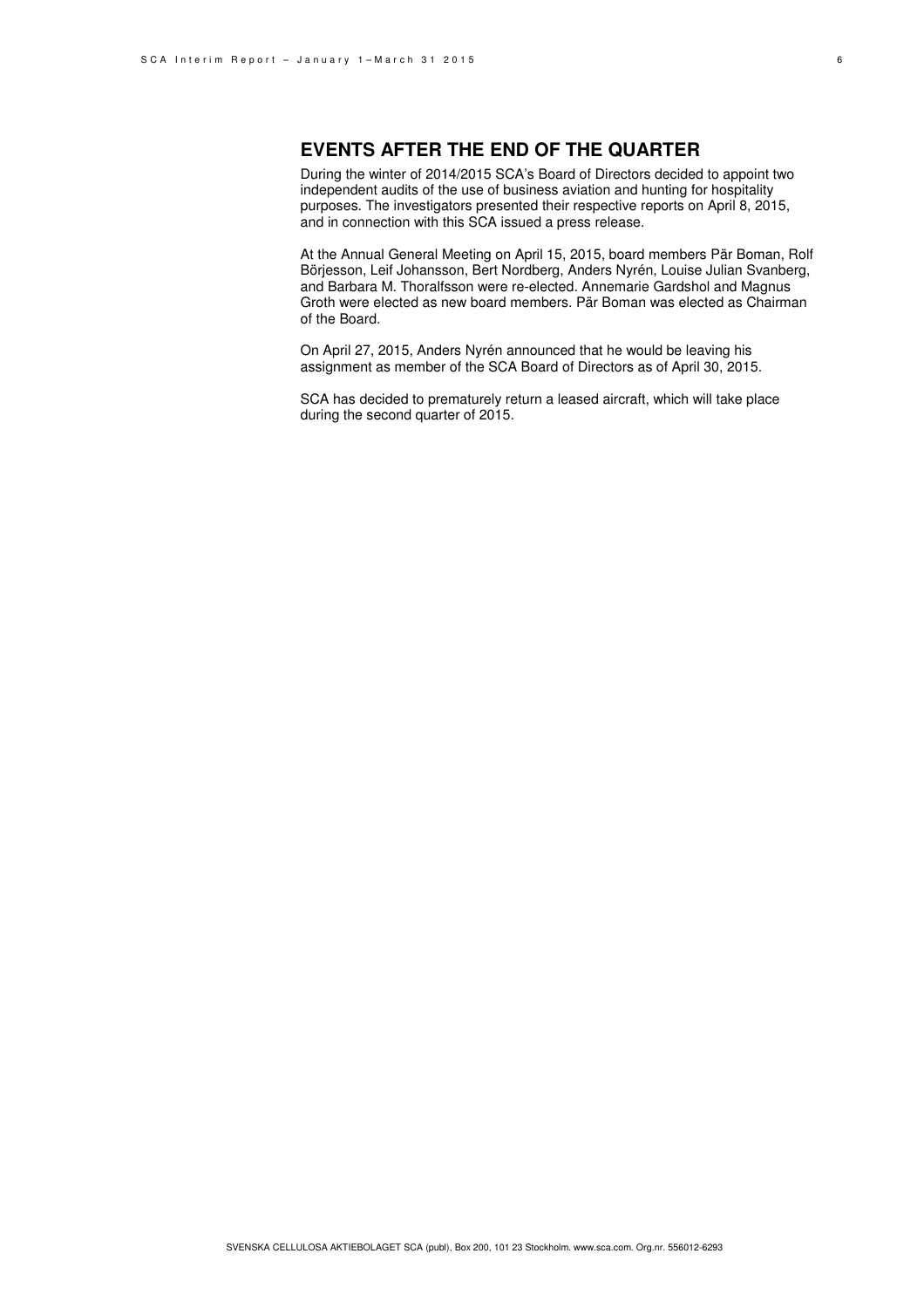**Share of Group, net sales 1503**







**Net sales**



**Operating profit and margin**



#### **Change in net sales (%)**

| <b>Total</b>       | 2015:1 vs.<br>2014:1<br>15 |
|--------------------|----------------------------|
| Price/mix          | 2                          |
| Volume             | 4                          |
| Currency           | 9                          |
| Acquisitions       | ŋ                          |
| <b>Divestments</b> |                            |

### **Change in operating profit (%)**

|               | 2015:1 vs.<br>2014:1 |
|---------------|----------------------|
| <b>Total</b>  | 6                    |
| Price/mix     | 19                   |
| Volume        | 20                   |
| Raw materials | -38                  |
| Energy        | 1                    |
| Currency      | 8                    |
| Other         |                      |

# **PERSONAL CARE**

| <b>SEKm</b>                    | 1503  | 1403  | %    |
|--------------------------------|-------|-------|------|
| Net sales                      | 8.319 | 7.242 | - 15 |
| Operating surplus              | 1.131 | 1.069 | 6    |
| Operating profit*              | 869   | 822   | 6    |
| Operating margin, %*           | 10.4  | 11.4  |      |
| Return on capital employed, %* | 26.1  | 28.6  |      |
| Operating cash flow            | 404   | 388   |      |

\*) Excluding restructuring costs, which are reported as items affecting comparability outside of the business area.

**January–March 2015 compared with the corresponding period a year ago**  Net sales rose 15% to SEK 8,319m (7,242). Organic sales growth, which excludes exchange rate effects, acquisitions and divestments, was 6%, of which volume accounted for 4% and price/mix for 2%. Organic sales growth was 4% in mature markets and 10% in emerging markets. Emerging markets accounted for 43% of sales. Exchange rate effects increased sales by 9%.

For incontinence products, under the globally leading TENA brand, organic sales growth was 3%. Growth is attributable to western Europe and emerging markets, which compensated for lower sales in North America. For baby diapers, organic sales growth was 7%. Growth is mainly attributable to Europe. For feminine care products, organic sales growth was 16%, mainly attributable to emerging markets and western Europe.

Operating profit, excluding items affecting comparability, rose 6% (decrease of 2% excluding currency translation effects) to SEK 869m (822). Profit was favorably affected by higher volumes, a better price/mix and cost savings. Higher raw material costs resulting from higher pulp prices and the stronger U.S. dollar had a negative earnings impact. Investments were made in increased marketing activities for incontinence products and in India.

Return on capital employed, excluding items affecting comparability, was 26.1% (28.6).

The operating cash surplus amounted to SEK 1,131m (1,070). Operating cash flow increased to SEK 404m (388).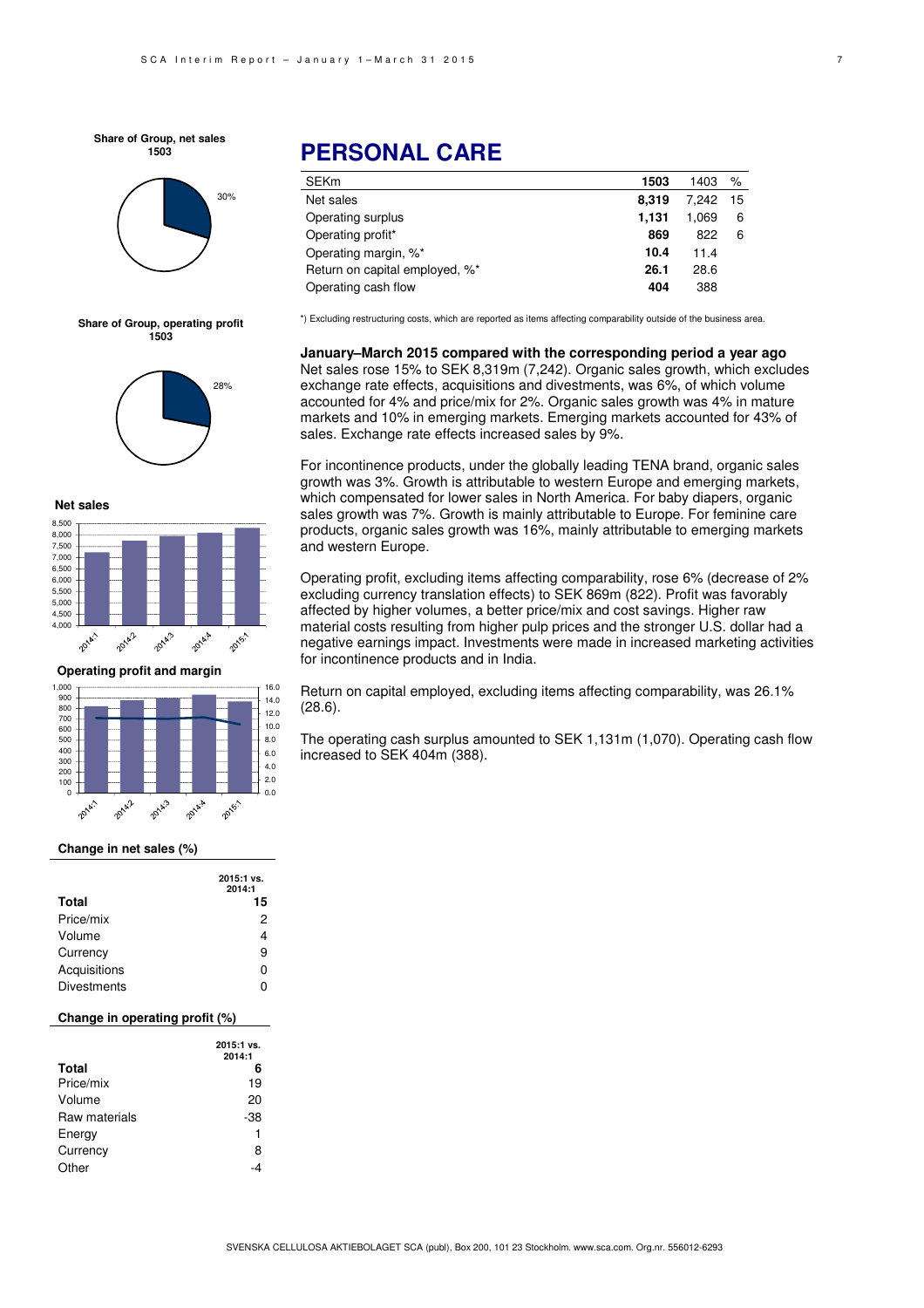**Share of Group, net sales 1503**



#### **Share of Group, operating profit 1503**



**Net sales**



**Operating profit and margin**



#### **Change in net sales (%)**

| <b>Total</b>       | 2015:1 vs.<br>2014:1<br>18 |
|--------------------|----------------------------|
| Price/mix          |                            |
| Volume             | 4                          |
| Currency           | 13                         |
| Acquisitions       | ი                          |
| <b>Divestments</b> |                            |

#### **Change in operating profit (%)**

|               | 2015:1 vs.<br>2014:1 |
|---------------|----------------------|
| <b>Total</b>  | 12                   |
| Price/mix     | 11                   |
| Volume        | 11                   |
| Raw materials | -29                  |
| Energy        | 1                    |
| Currency      | 12                   |
| Other         | ิค                   |

## **TISSUE**

| <b>SEKm</b>                    | 1503   | 1403   | ℅                 |
|--------------------------------|--------|--------|-------------------|
| Net sales                      | 15.435 | 13.116 | 18                |
| Operating surplus              | 2.422  | 2.143  | 13                |
| Operating profit*              | 1,556  | 1.393  | $12 \overline{ }$ |
| Operating margin, %*           | 10.1   | 10.6   |                   |
| Return on capital employed, %* | 12.5   | 12.5   |                   |
| Operating cash flow            | 1.667  | 1.077  |                   |

\*) Excluding restructuring costs, which are reported as items affecting comparability outside of the business area.

Cost savings associated with the acquisition of Georgia-Pacific's European tissue operations amounted to approximately SEK 210m during the first quarter of 2015, corresponding to an annual rate of approximately EUR 90m. The total cost savings are expected to be EUR 125m upon full effect in 2016.

### **January–March 2015 compared with corresponding period a year ago**

Net sales rose 18% to SEK 15,435m (13,116). Organic sales growth, which excludes exchange rate effects, acquisitions and divestments, was 5%, of which volume accounted for 4% and price/mix for 1%. Organic sales growth was 2% in mature markets and 14% in emerging markets. Emerging markets accounted for 32% of sales. Exchange rate effects increased sales by 13%.

For consumer tissue, organic sales growth was 7%. Emerging markets, particularly China, showed high growth in sales. For AfH tissue, organic sales growth was 2%. The increase was mainly related to North America.

Operating profit, excluding items affecting comparability, rose 12% (level with the preceding year excluding currency translation effects) to SEK 1,556m (1,393). Higher volumes, a better price/mix and cost savings contributed to the earnings increase. Higher raw material costs mainly resulting from the stronger U.S. dollar had a negative earnings impact.

Return on capital employed, excluding items affecting comparability, was 12.5% (12.5).

The operating cash surplus increased to SEK 2,421m (2,140). Operating cash flow increased to SEK 1,667m (1,077). The increase is mainly attributable to a higher operating cash surplus and a lower level of tied-up working capital.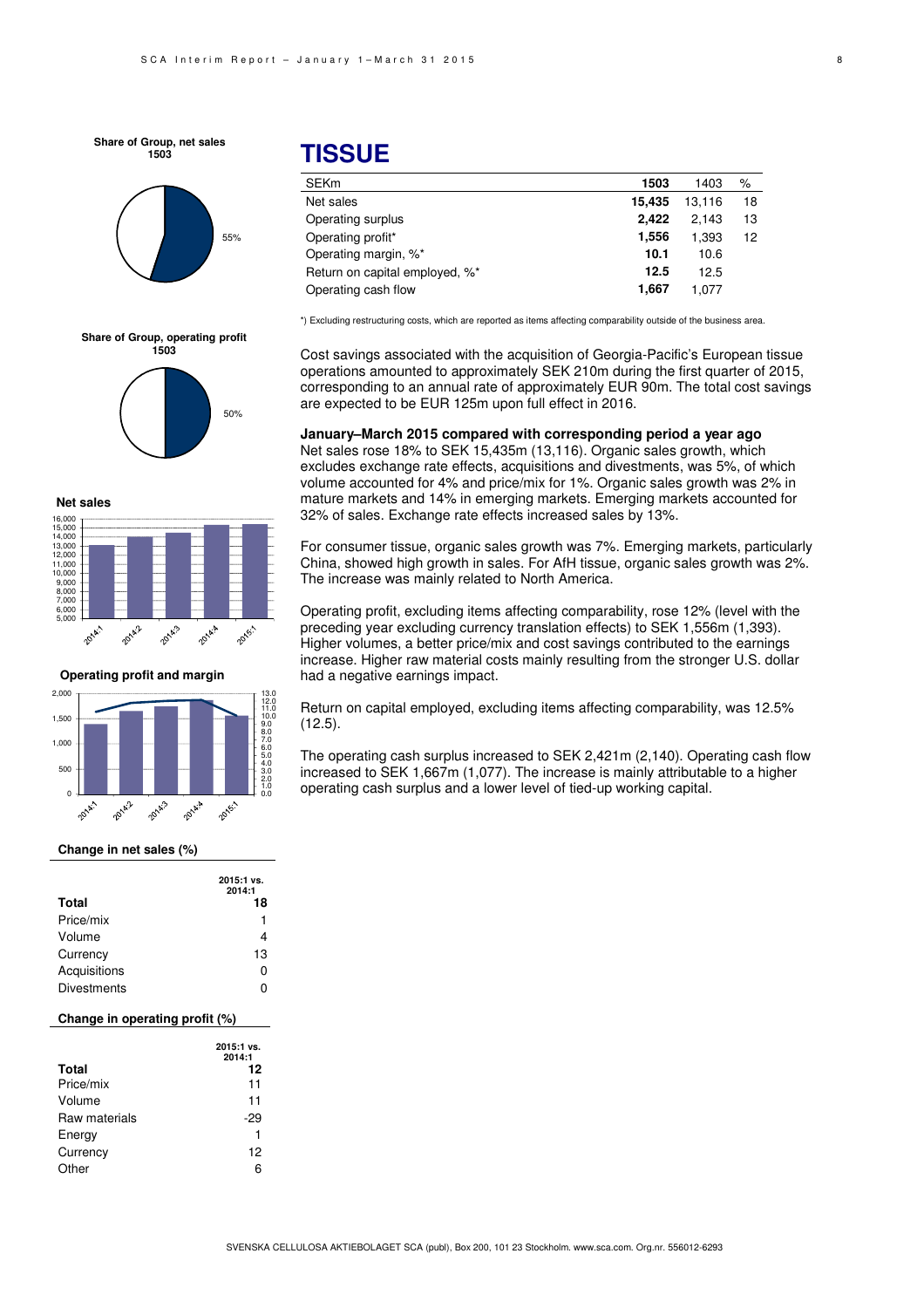15% **Share of Group, net sales 1503**



## 22% **Share of Group, operating profit 1503**



**Net sales** 4,500 4,000 3,500 3,000 2014-2 2014.3 2014: 2014.4 2015-

**Operating profit and margin**



### **Change in net sales (%)**

|                    | 2015:1 vs.<br>2014:1 |
|--------------------|----------------------|
| <b>Total</b>       | 8                    |
| Price/mix          | 5                    |
| Volume             | 1                    |
| Currency           | 2                    |
| Acquisitions       | ŋ                    |
| <b>Divestments</b> | ი                    |

### **Change in operating profit (%)**

|               | 2015:1 vs.<br>2014:1 |
|---------------|----------------------|
| <b>Total</b>  | 16                   |
| Price/mix*    | 42                   |
| Volume        | 0                    |
| Raw materials | -1                   |
| Energy        | 2                    |
| Currency      | 0                    |
| Other**       | -27                  |
|               |                      |

\*Price/mix includes exchange rate effects of approximately 52% (SEK 304m). \*\*Other includes gains on forest swaps

totaling -26% (SEK -152m).

# **FOREST PRODUCTS**

| <b>SEKm</b>                            | 1503  | 1403  | %    |
|----------------------------------------|-------|-------|------|
| <b>Deliveries</b>                      |       |       |      |
| - Publication papers, thousand tonnes  | 212   | 216   | -2   |
| - Solid-wood products, thousand $m3$   | 528   | 537   | $-2$ |
| - Kraftliner products, thousand tonnes | 219   | 207   | 6    |
| - Pulp products, thousand tonnes       | 127   | 132   | -4   |
| Net sales                              | 4,316 | 3,999 | 8    |
| Operating surplus                      | 981   | 883   | 11   |
| Operating profit*                      | 678   | 586   | 16   |
| Operating margin, %*                   | 15.7  | 14.7  |      |
| Return on capital employed, %*         | 6.8   | 5.9   |      |
| Operating cash flow                    | 315   | 238   |      |

\*) Excluding restructuring costs, which are reported as items affecting comparability outside of the business area.

During the second quarter of 2015 maintenance stops will be carried out at two manufacturing facilities, which is expected to have a negative earnings impact of approximately SEK 40m.

**January–March 2015 compared with corresponding period a year ago**  Net sales rose 8% to SEK 4,316m (3,999). Sales growth excluding exchange rate effects was 6%, of which volume accounted for 1% and price/mix for 5%. Exchange rate effects increased sales by 2%.

Kraftliner showed higher prices (including exchange rate effects) and higher volumes. Publication papers and pulp showed higher prices (including exchange rate effects) and lower volumes. Solid-wood products showed lower prices (including exchange rate effects) and lower volumes.

Operating profit, excluding items affecting comparability, rose 16% to SEK 678m (586). Higher prices (including exchange rate effects), lower energy costs and cost savings contributed to the earnings increase. Gains on forest swaps were lower than in the corresponding period a year ago and amounted to SEK 0m (152).

Return on capital employed, excluding items affecting comparability, was 6.8% (5.9).

The operating cash surplus was SEK 780m (521) and operating cash flow totaled SEK 315m (238).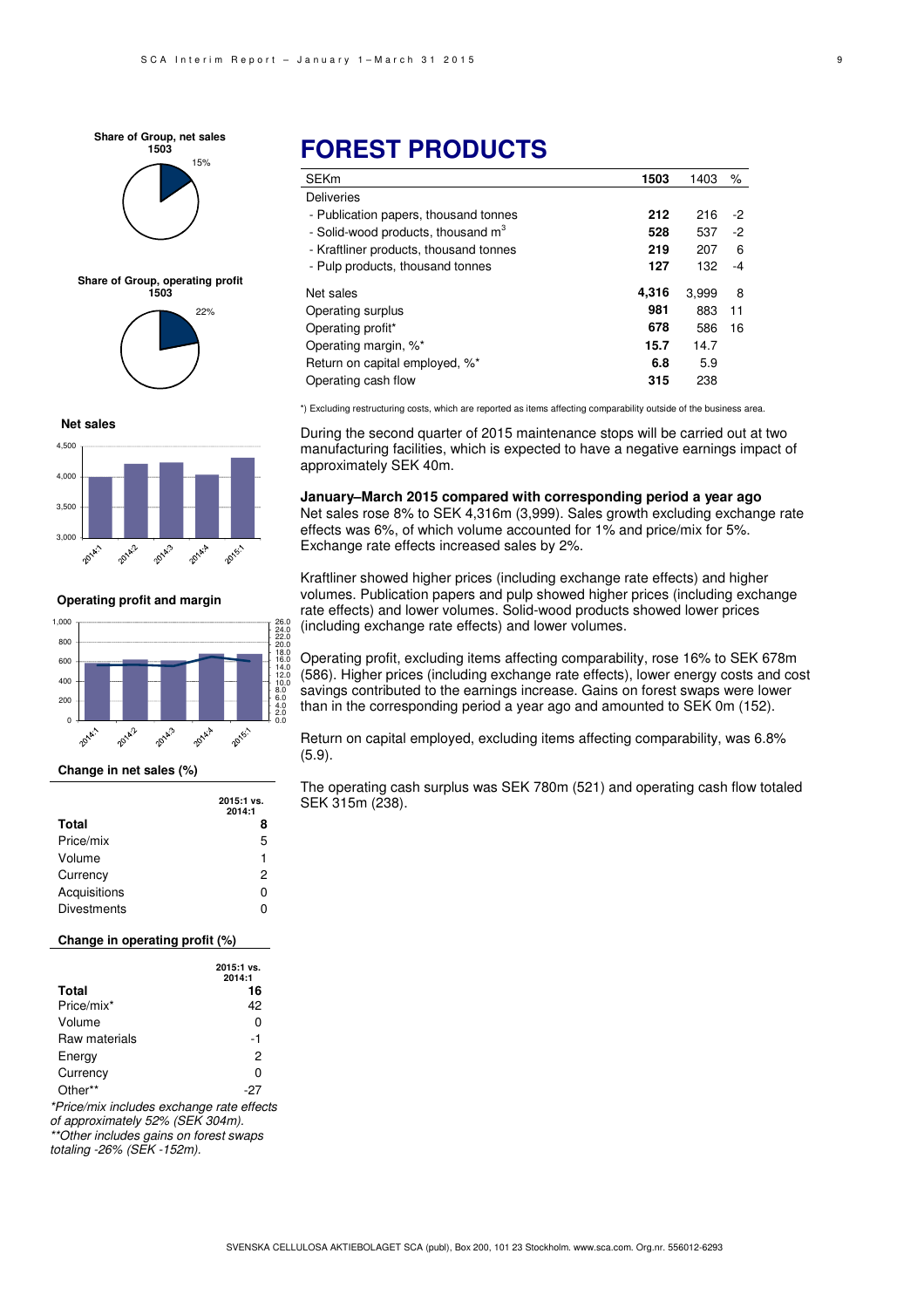## **SHARE DISTRIBUTION**

| March 31, 2015              | Class A    | Class B     | Total       |
|-----------------------------|------------|-------------|-------------|
| Registered number of shares | 85.652.182 | 619.457.912 | 705.110.094 |
| - of which treasury shares  |            | 2.767.605   | 2.767.605   |

At the end of the reporting period the proportion of Class A shares was 12.1%. During the first quarter, at the request of shareholders a total of 397,741 Class A shares were converted to Class B shares. The total number of votes in the company is thereafter 1,475,979,732.

### **FUTURE REPORTS**

In 2015, interim reports will be published on July 16 and October 29. The year-end report for 2015 will be published on January 28, 2016.

### **INVITATION TO PRESS CONFERENCE ON INTERIM REPORT FOR Q1 2015**

Media and analysts are invited to a press conference, where this interim report will be presented by Magnus Groth, President and CEO of SCA.

Time: 9:00 CET, Thursday, April 30, 2015 Location: SCA's headquarters, Waterfront Building, Klarabergsviadukten 63, Stockholm, Sweden

The presentation will be webcast at www.sca.com. To participate, call: +44 (0)20 7162 0077, +1 334 323 6201 or +46 (0)8 5052 0110.

Stockholm, April 30, 2015 SVENSKA CELLULOSA AKTIEBOLAGET SCA (publ)

Magnus Groth President and CEO

### **For further information, please contact:**

Johan Karlsson, Vice President Investor Relations, Group Function Communications, +46 8 788 51 30 Linda Nyberg, Vice President Media Relations and Online Communications, Group Function Communications, +46 8 788 51 58

Joséphine Edwall-Björklund, Senior Vice President, Group Function Communications, +46 8 788 52 34 Fredrik Rystedt, CFO and Executive Vice President, +46 8 788 51 31

#### **NB**

SCA discloses the information provided herein pursuant to the Securities Markets Act. This report has been prepared in both Swedish and English versions. In case of variations in the content between the two versions, the Swedish version shall govern. Submitted for publication on April 30, 2015, at 07.30 CET. This report has not been reviewed by the company's auditors.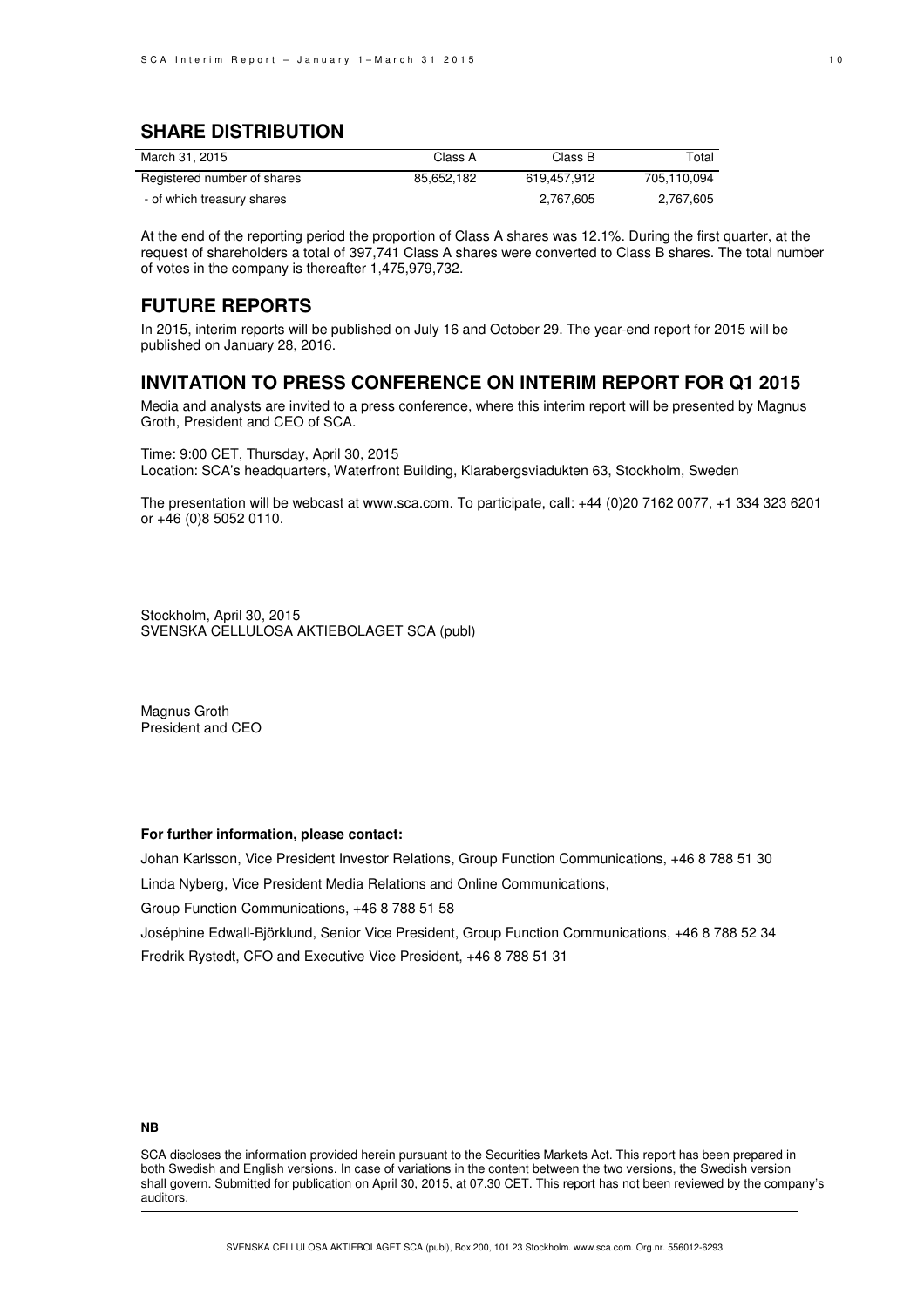# **CONSOLIDATED OPERATING CASH FLOW ANALYSIS**

| <b>SEKm</b>                                          | 1503      | 1403      |
|------------------------------------------------------|-----------|-----------|
| Operating cash surplus                               | 4,118     | 3,569     |
| Change in working capital                            | $-1,028$  | $-1,141$  |
| Current capital expenditures, net                    | $-903$    | $-766$    |
| Restructuring costs, etc.                            | $-227$    | $-230$    |
| Operating cash flow                                  | 1,960     | 1,432     |
|                                                      |           |           |
| Financial items                                      | $-270$    | $-288$    |
| Income taxes paid                                    | $-511$    | $-478$    |
| Other                                                | 67        | 1         |
| Cash flow from current operations                    | 1,246     | 667       |
|                                                      |           |           |
| Acquisitions                                         | $-21$     | 88        |
| Strategic capital expenditures in non-current assets | $-444$    | $-509$    |
| Cash flow before dividend                            | 781       | 246       |
| Dividend                                             | $-16$     | $-14$     |
| Net cash flow                                        | 765       | 232       |
|                                                      |           |           |
| Net debt at the start of the period                  | $-35,947$ | $-33,919$ |
| Net cash flow                                        | 765       | 232       |
| Remeasurement to equity                              | 394       | $-712$    |
| <b>Translation differences</b>                       | $-826$    | 165       |
| Net debt at the end of the period                    | $-35,614$ | $-34,234$ |
|                                                      |           |           |
| Debt/equity ratio                                    | 0.46      | 0.50      |
| Debt payment capacity, %                             | 41        | 37        |
|                                                      |           |           |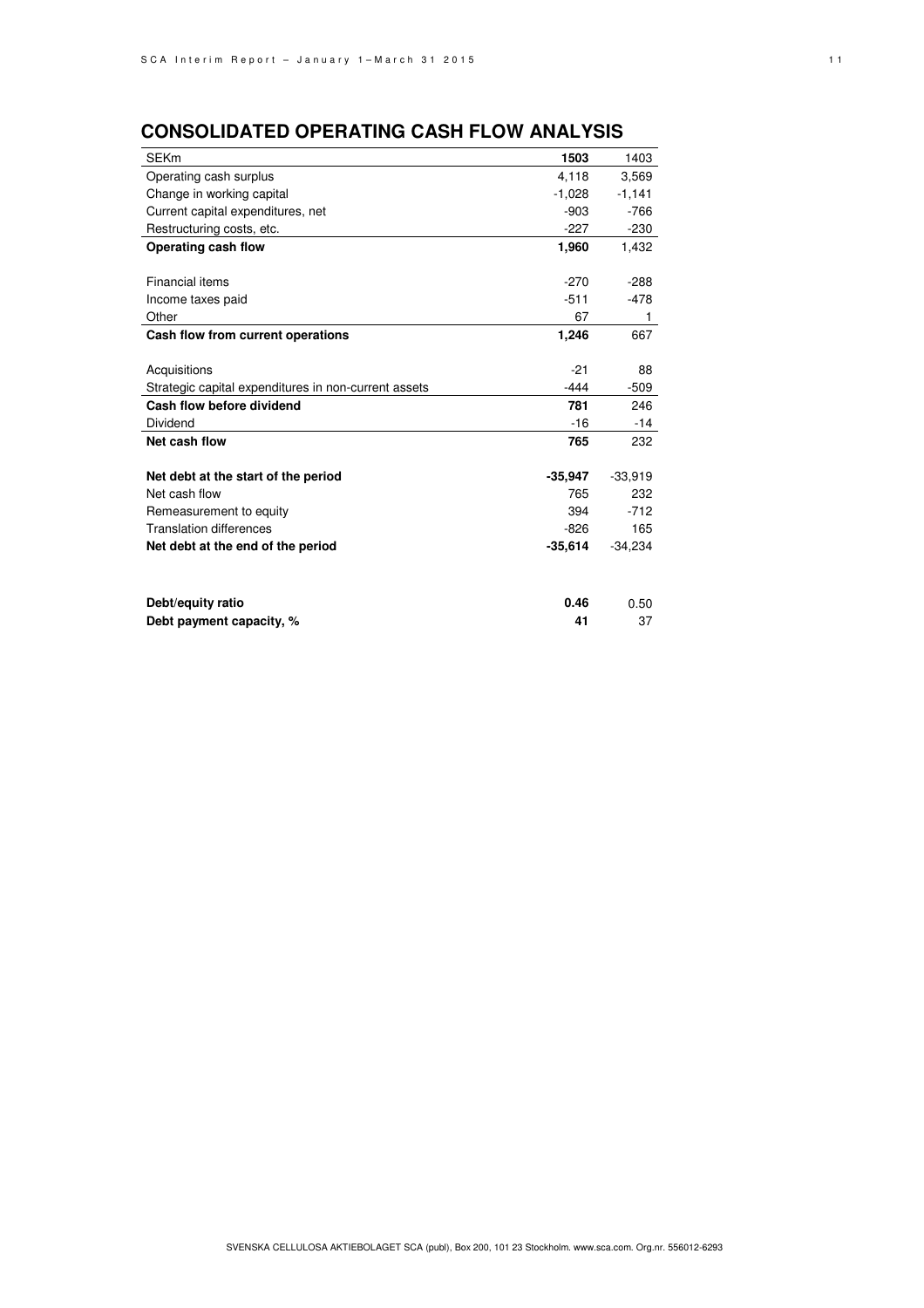# **CONSOLIDATED CASH FLOW STATEMENT**

| <b>SEKm</b>                                                                 | 1503         | 1403          |
|-----------------------------------------------------------------------------|--------------|---------------|
|                                                                             |              |               |
| <b>Operating activities</b>                                                 |              |               |
| Profit before tax                                                           | 2,480        | 2,095         |
| Adjustment for non-cash items <sup>1</sup>                                  | 1,153        | 919           |
|                                                                             | 3,633        | 3,014         |
| Paid tax                                                                    | $-511$       | -478          |
| Cash flow from operating activities                                         |              |               |
| before changes in working capital                                           | 3,122        | 2,536         |
| Cash flow from changes in working capital                                   |              |               |
| Change in inventories                                                       | -466         | $-255$        |
| Change in operating receivables                                             | $-1,216$     | $-902$        |
| Change in operating liabilities                                             | 654          | 16            |
| Cash flow from operating activities                                         | 2,094        | 1,395         |
|                                                                             |              |               |
| <b>Investing activities</b>                                                 |              |               |
| Acquisitions                                                                | -1           | $-106$        |
| Investment in tangible and intangible assets                                | $-1,406$     | $-1,311$      |
| Sale of tangible assets                                                     | 59           | 36            |
| Loan granted to external parties                                            | 0            | $-35$         |
| Repayment of loans from external parties                                    | 11           | 0             |
| Cash flow from investing activities                                         | $-1,337$     | $-1,416$      |
|                                                                             |              |               |
| <b>Financing activities</b>                                                 |              |               |
| Acquisition of non-controlling interests                                    | $-4$         | 0             |
| Loans raised                                                                | 3,086        | 0             |
| Amortization of loans                                                       | 0            | $-136$        |
| Dividend                                                                    | -16<br>3,066 | -14<br>$-150$ |
| Cash flow from financing activities                                         |              |               |
| Cash flow for the period                                                    | 3,823        | $-171$        |
| Cash and cash equivalents at the beginning of the period                    | 3,815        | 3,785         |
| Translation differences in cash and cash equivalents                        | 117          | -32           |
| Cash and cash equivalents at the end of the period                          | 7,755        | 3,582         |
|                                                                             |              |               |
| Cash flow from operating activities per share, SEK                          | 2.97         | 1.98          |
|                                                                             |              |               |
| Reconciliation with consolidated operating cash flow statement              |              |               |
|                                                                             |              |               |
| Cash flow for the period                                                    | 3,823        | $-171$        |
| Less:                                                                       |              |               |
| Loans granted to external parties                                           | 0            | 35            |
| Repayment of loans from external parties                                    | $-11$        | 0             |
| Loans raised                                                                | $-3,086$     | 0             |
| Amortization of loans                                                       | 0            | 136           |
| Add:                                                                        |              |               |
| Net debt in acquired and divested operations                                | 0            | 194           |
| Accrued interest                                                            | 54           | 38            |
| Financial liabilities (additional purchase price) at acquisitions           | -15          | 0             |
| Net cash flow according to consolidated operating cash flow statement       | 765          | 232           |
| <sup>1</sup> Depreciation/amortization and impairment of non-current assets | 1,489        | 1,305         |
| Fair-value measurement of forest assets                                     | -200         | $-209$        |
| Gains on assets sales and swaps of assets                                   | -2           | -161          |
| Unpaid related to efficiency programs                                       | 11           | 0             |
| Payments related to efficiency programs, already recognized                 | $-119$       | -99           |
| Other                                                                       | -26          | 83            |
| Total                                                                       | 1,153        | 919           |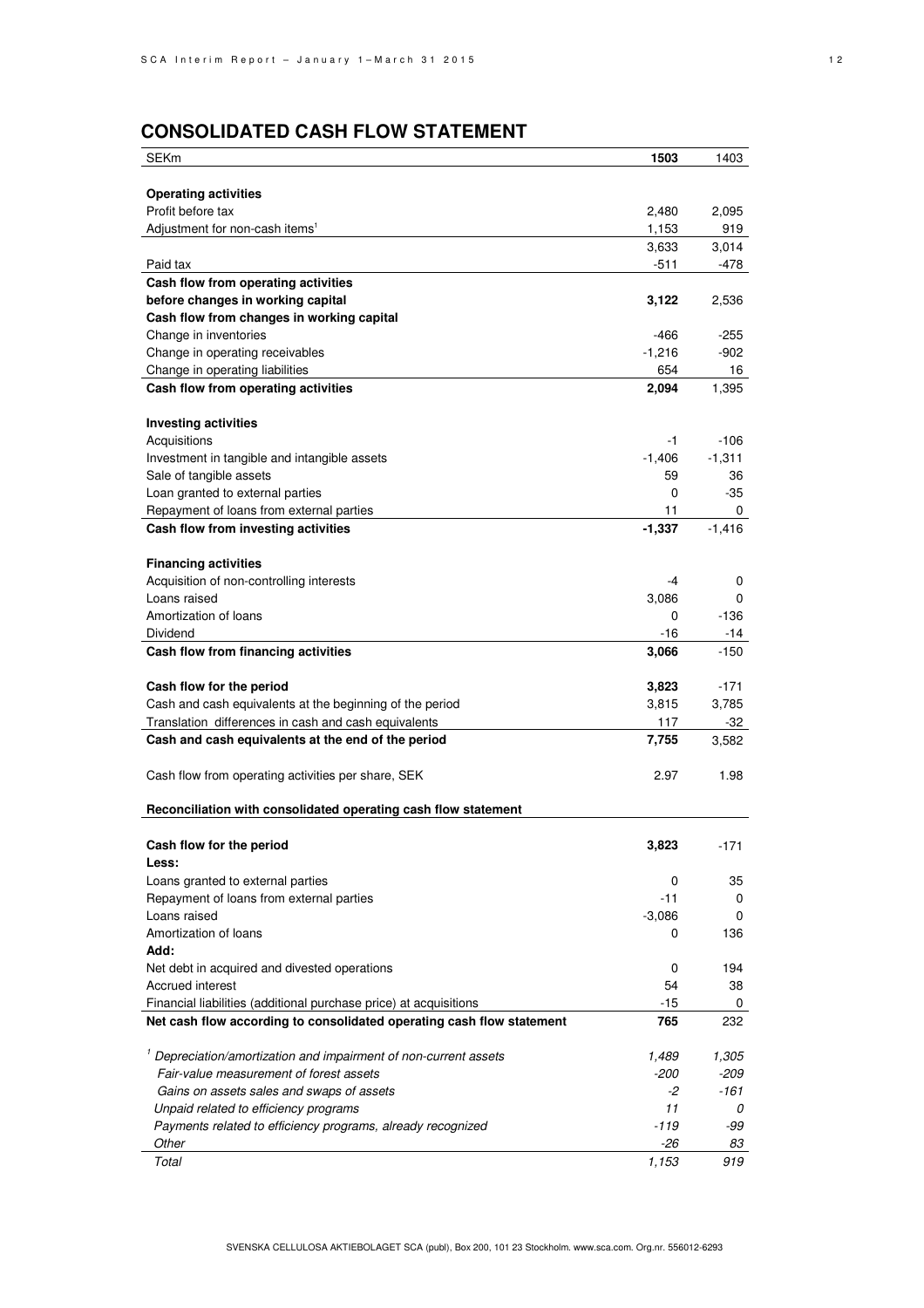# **STATEMENT OF PROFIT OR LOSS**

| <b>SEKm</b>                                                            | 2015:1    | 2014:1    | 2014:4    | 1503      | 1403      |
|------------------------------------------------------------------------|-----------|-----------|-----------|-----------|-----------|
| <b>Net sales</b>                                                       | 27,958    | 24,234    | 27,397    | 27,958    | 24,234    |
| Cost of goods sold <sup>1</sup>                                        | $-20,926$ | $-18,108$ | $-20,307$ | $-20,926$ | $-18,108$ |
| <b>Gross profit</b>                                                    | 7,032     | 6,126     | 7,090     | 7,032     | 6,126     |
| Sales, general and administration 1                                    | -4,198    | $-3,487$  | $-3,920$  | $-4,198$  | $-3,487$  |
| Items affecting comparability <sup>2</sup>                             | $-122$    | $-247$    | $-887$    | $-122$    | -247      |
| Share of profits of associates and joint ventures                      | 38        | -9        | 80        | 38        | -9        |
| <b>Operating profit</b>                                                | 2,750     | 2,383     | 2,363     | 2,750     | 2,383     |
| Financial items                                                        | $-270$    | $-288$    | $-209$    | $-270$    | $-288$    |
| <b>Profit before tax</b>                                               | 2,480     | 2,095     | 2,154     | 2,480     | 2,095     |
| Tax                                                                    | -632      | $-553$    | -550      | $-632$    | $-553$    |
| Net profit for the period                                              | 1,848     | 1,542     | 1,604     | 1,848     | 1,542     |
| Earnings attributable to:                                              |           |           |           |           |           |
| Owners of the parent                                                   | 1,705     | 1,492     | 1,440     | 1,705     | 1,492     |
| Non-controlling interests                                              | 143       | 50        | 164       | 143       | 50        |
|                                                                        |           |           |           |           |           |
| Earnings per share, SEK - owners of the parent total operations        |           |           |           |           |           |
| - before dilution effects                                              | 2.43      | 2.12      | 2.05      | 2.43      | 2.12      |
| - after dilution effects                                               | 2.43      | 2.12      | 2.05      | 2.43      | 2.12      |
|                                                                        |           |           |           |           |           |
| Calculation of earnings per share                                      | 2015:1    | 2014:1    | 2014:4    | 1503      | 1403      |
| Earnings attributable to owners of the parent                          | 1,705     | 1,492     | 1,440     | 1,705     | 1,492     |
|                                                                        |           |           |           |           |           |
| Average no. of shares before dilution, millions                        | 702.3     | 702.3     | 702.3     | 702.3     | 702.3     |
| Average no. of shares after dilution, millions                         | 702.3     | 702.3     | 702.3     | 702.3     | 702.3     |
|                                                                        |           |           |           |           |           |
| <sup>1</sup> Of which, depreciation                                    | $-1,486$  | $-1,300$  | $-1,457$  | $-1,486$  | $-1,300$  |
| <sup>2</sup> Distribution of items affecting comparability by function |           |           |           |           |           |
| Cost of goods sold                                                     | 9         | $-174$    | $-220$    | 9         | -174      |
| Sales, general and administration                                      | $-128$    | $-68$     | $-215$    | $-128$    | -68       |
| Impairment, etc.                                                       | -3        | $-5$      | $-452$    | -3        | -5        |
| Total items affecting comparability                                    | $-122$    | $-247$    | $-887$    | $-122$    | -247      |
| Gross margin                                                           | 25.2      | 25.3      | 25.9      | 25.2      | 25.3      |
| Operating margin                                                       | 9.8       | 9.8       | 8.6       | 9.8       | 9.8       |
| Financial net margin                                                   | $-1.0$    | $-1.2$    | $-0.8$    | $-1.0$    | $-1.2$    |
| Profit margin                                                          | 8.8       | 8.6       | 7.8       | 8.8       | 8.6       |
| Tax                                                                    | $-2.3$    | $-2.3$    | $-2.0$    | $-2.3$    | $-2.3$    |
| Net margin                                                             | 6.5       | 6.3       | 5.8       | 6.5       | 6.3       |
|                                                                        |           |           |           |           |           |
| Excluding items affecting comparability:                               | 2015:1    | 2014:1    | 2014:4    | 1503      | 1403      |
| Gross margin                                                           | 25.2      | 25.3      | 25.9      | 25.2      | 25.3      |
| Operating margin                                                       | 10.3      | 10.9      | 11.9      | 10.3      | 10.9      |
| Financial net margin                                                   | $-1.0$    | $-1.2$    | $-0.8$    | $-1.0$    | $-1.2$    |
| <b>Profit margin</b>                                                   | 9.3       | 9.7       | 11.1      | 9.3       | 9.7       |
| Tax                                                                    | $-2.4$    | $-2.5$    | $-2.4$    | $-2.4$    | $-2.5$    |
| Net margin                                                             | 6.9       | 7.2       | 8.7       | 6.9       | 7.2       |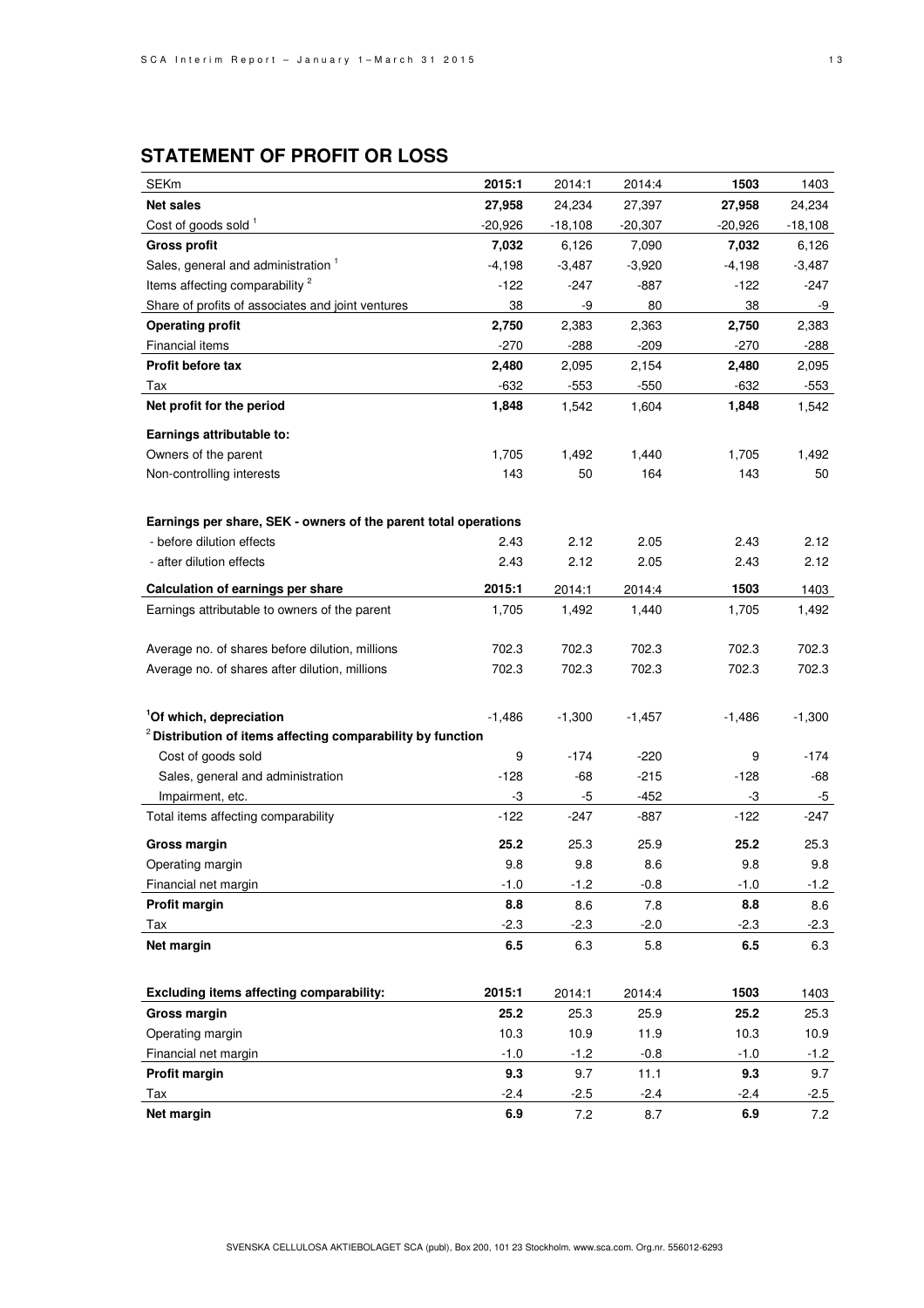## **CONSOLIDATED STATEMENT OF PROFIT OR LOSS AND OTHER COMPREHENSIVE INCOME**

| <b>SEKm</b>                                                                      | 2015:1 | 2014:1 | 2014:4 | 1503   | 1403   |
|----------------------------------------------------------------------------------|--------|--------|--------|--------|--------|
| Profit for the period                                                            | 1,848  | 1,542  | 1,604  | 1,848  | 1,542  |
| Other comprehensive income for the period                                        |        |        |        |        |        |
| Items that may not be reclassified to the income statement                       |        |        |        |        |        |
| Actuarial gains/losses on defined benefit pension plans                          | 54     | $-762$ | $-207$ | 54     | $-762$ |
| Income tax attributable to components of other comprehensive income              | $-26$  | 180    | 8      | -26    | 180    |
|                                                                                  | 28     | $-582$ | $-199$ | 28     | $-582$ |
| Items that have been or may be reclassified subsequently to the income statement |        |        |        |        |        |
| Available-for-sale financial assets                                              | 340    | 50     | 123    | 340    | 50     |
| Cash flow hedges                                                                 | 77     | $-102$ | $-169$ | 77     | $-102$ |
| Translation differences in foreign operations                                    | 2,188  | $-306$ | 1,840  | 2,188  | $-306$ |
| Gains/losses from hedges of net investments in foreign operations                | $-668$ | 62     | $-608$ | $-668$ | 62     |
| Income tax attributable to components of other comprehensive income              | 128    | 11     | 183    | 128    | 11     |
|                                                                                  | 2,065  | $-285$ | 1,369  | 2,065  | $-285$ |
| Other comprehensive income for the period, net of tax                            | 2,093  | $-867$ | 1,170  | 2,093  | $-867$ |
| Total comprehensive income for the period                                        | 3,941  | 675    | 2,774  | 3,941  | 675    |
| Total comprehensive income attributable to:                                      |        |        |        |        |        |
| Owners of the parent                                                             | 3,387  | 517    | 2,625  | 3,387  | 517    |
| Non-controlling interests                                                        | 554    | 158    | 149    | 554    | 158    |

# **CONSOLIDATED STATEMENT OF CHANGES IN EQUITY**

| <b>SEKm</b>                                                        | 1503   | 1403     |
|--------------------------------------------------------------------|--------|----------|
| Attributable to owners of the parent                               |        |          |
| Opening balance, January 1                                         | 67,622 | 63,271   |
| Total comprehensive income for the period                          | 3,387  | 517      |
| Acquisition of non-controlling interests                           | $-19$  | $\Omega$ |
| Remeasurement effect upon acquisition of non-controlling interests | -1     | -1       |
| <b>Closing balance</b>                                             | 70,989 | 63,787   |
| Non-controlling interests                                          |        |          |
| Opening balance, January 1                                         | 5,250  | 4,540    |
| Total comprehensive income for the period                          | 554    | 158      |
| <b>Dividend</b>                                                    | $-16$  | $-14$    |
| <b>Closing balance</b>                                             | 5,788  | 4,684    |
| Total equity, closing balance                                      | 76,777 | 68,471   |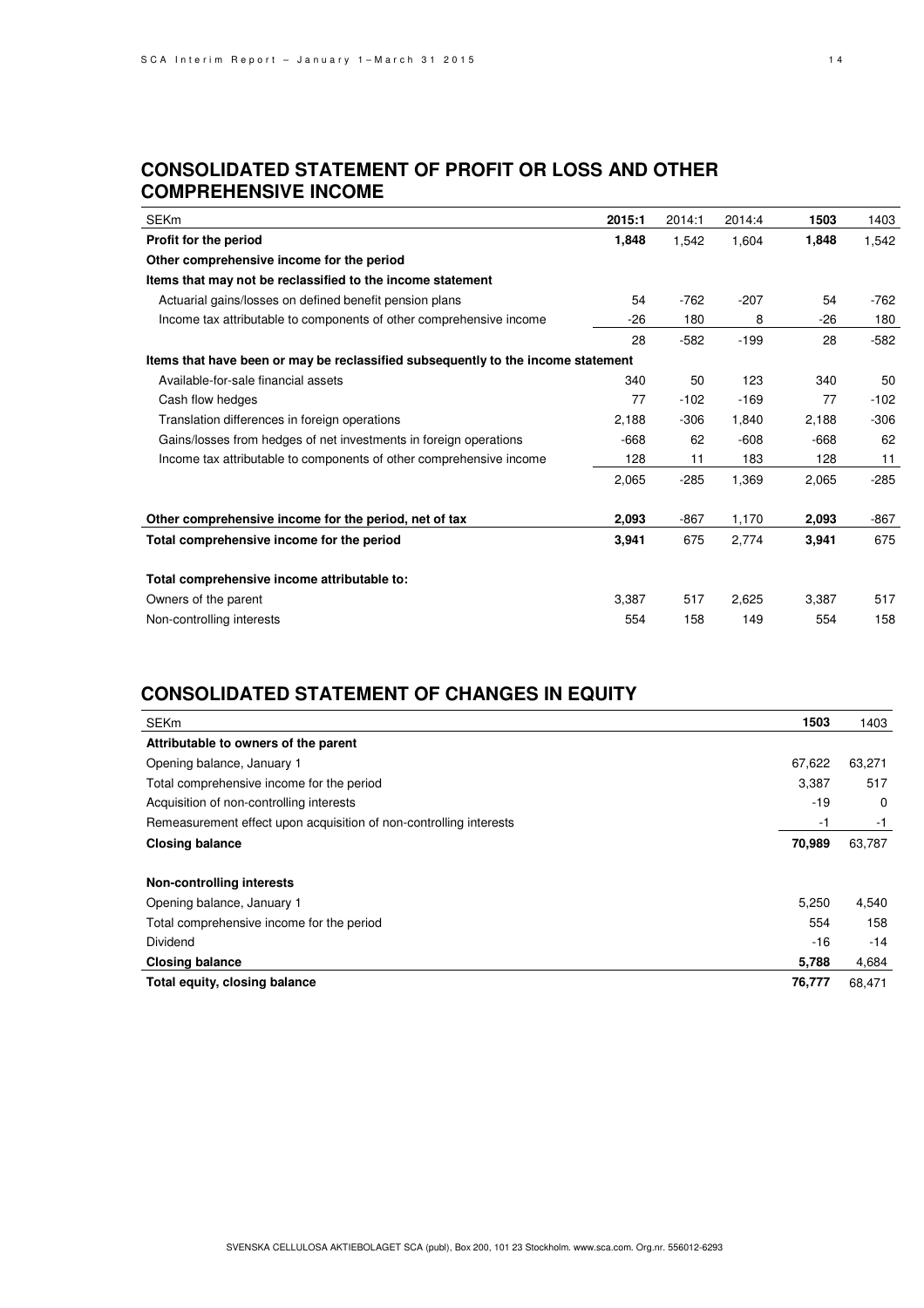# **CONSOLIDATED BALANCE SHEET**

| <b>SEKm</b>                                                                      | Note | March 31, 2015 | December 31, 2014 |
|----------------------------------------------------------------------------------|------|----------------|-------------------|
|                                                                                  |      |                |                   |
| <b>Assets</b>                                                                    |      |                |                   |
| Goodwill                                                                         |      | 16,341         | 15,717            |
| Other intangible assets                                                          |      | 8,323          | 7,963             |
| Tangible assets                                                                  |      | 87,410         | 86,030            |
| Shares and participations                                                        |      | 1,089          | 1,141             |
| Non-current financial assets                                                     | 4    | 3,670          | 3,140             |
| Other non-current receivables                                                    | 4    | 1,536          | 1,494             |
| <b>Total non-current assets</b>                                                  |      | 118,369        | 115,485           |
| Operating receivables and inventories                                            | 4    | 36,563         | 34,124            |
| Current financial assets                                                         | 4    | 584            | 1,252             |
| Non-current assets held for sale                                                 |      | 32             | 60                |
| Cash and cash equivalents                                                        |      | 7,755          | 3,815             |
| <b>Total current assets</b>                                                      |      | 44,934         | 39,251            |
| <b>Total assets</b>                                                              |      | 163,303        | 154,736           |
|                                                                                  |      |                |                   |
| Equity                                                                           |      |                |                   |
| Owners of the parent                                                             |      | 70,989         | 67,622            |
| Non-controlling interests                                                        |      | 5,788          | 5,250             |
| <b>Total equity</b>                                                              |      | 76,777         | 72,872            |
| <b>Liabilities</b>                                                               |      |                |                   |
| Provisions for pensions                                                          |      | 5,130          | 5,100             |
| Other provisions                                                                 |      | 10,344         | 10,195            |
| Non-current financial liabilities                                                | 4    | 26,381         | 24,246            |
| Other non-current liabilities                                                    | 4    | 801            | 806               |
| <b>Total non-current liabilities</b>                                             |      | 42,656         | 40,347            |
|                                                                                  |      |                |                   |
| Current financial liabilities <sup>1</sup>                                       | 4    | 15,997         | 14,640            |
| Other current liabilities                                                        | 4    | 27,873         | 26,877            |
| <b>Total current liabilities</b>                                                 |      | 43,870         | 41,517            |
| <b>Total liabilities</b>                                                         |      | 86,526         | 81,864            |
| <b>Total equity and liabilities</b>                                              |      | 163,303        | 154,736           |
| Committed credit lines amount to SEK 18 880m of which unutilized SEK 18 880m.    |      |                |                   |
| Debt/equity ratio                                                                |      | 0.46           | 0.49              |
| Equity/assets ratio                                                              |      | 43%            | 44%               |
|                                                                                  |      |                |                   |
| Return on capital employed                                                       |      | 10.1%          | 9.9%              |
| Return on equity                                                                 |      | 10.3%          | 10.2%             |
| Excluding items affecting comparability:                                         |      |                |                   |
| Return on capital employed                                                       |      | 11.2%          | 11.2%             |
| Return on equity                                                                 |      | 11.8%          | 11.9%             |
| Equity per share, SEK                                                            |      | 109            | 103               |
| Capital employed                                                                 |      | 112,391        | 108,819           |
| - of which working capital                                                       |      | 9,676          | 8,350             |
| Provisions for restructuring costs are included in the balance sheet as follows: |      |                |                   |
| - Other provisions*                                                              |      | 596            | 600               |
| - Operating liabilities                                                          |      | 514            | 623               |
| *) of which, provision for tax risks                                             |      | 485            | 489               |
|                                                                                  |      |                |                   |
| Net debt                                                                         |      | 35,614         | 35,947            |
| <b>Total Equity</b>                                                              |      | 76,777         | 72,872            |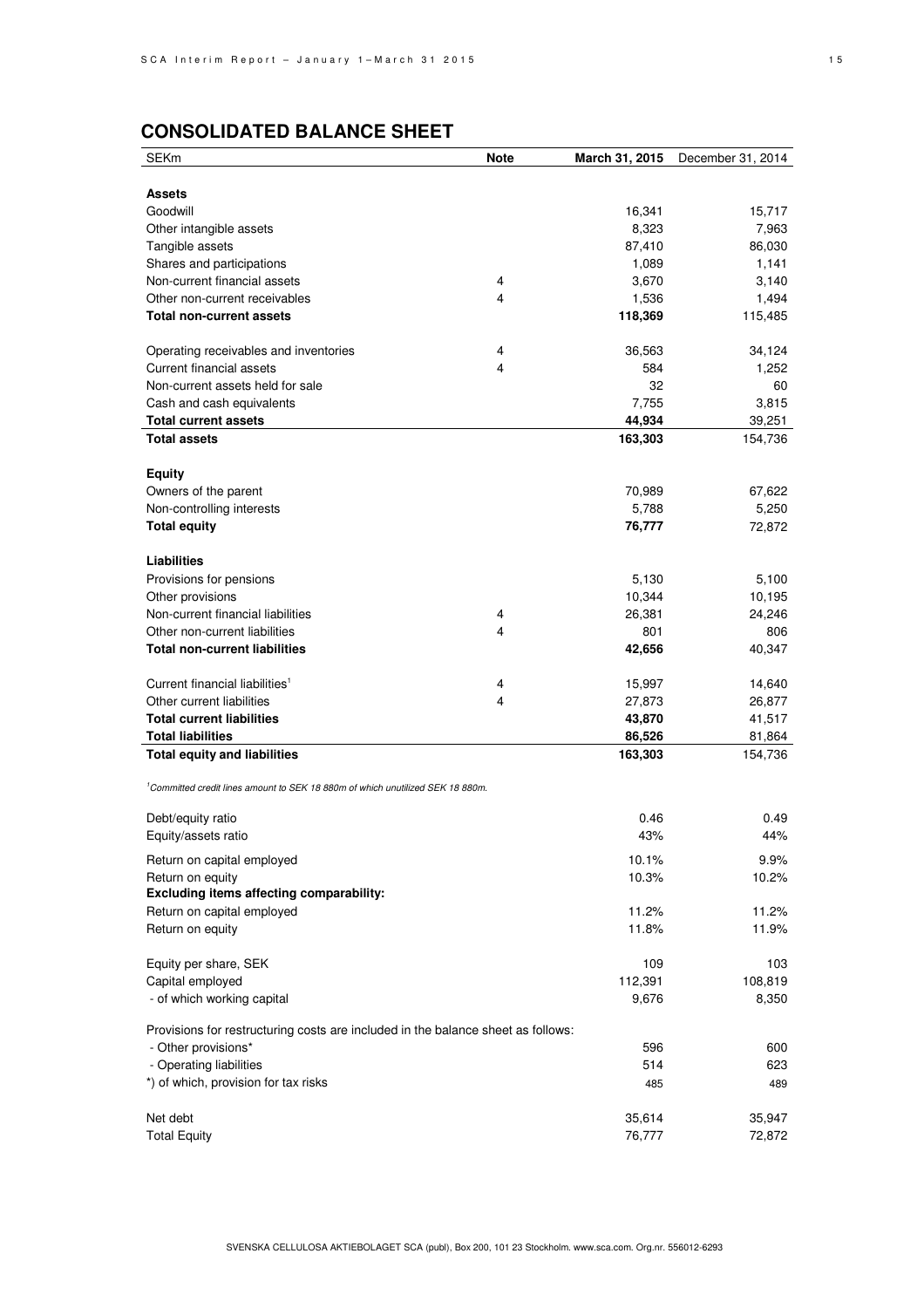# **NET SALES (business area reporting)**

| <b>SEKm</b>            | 1503   | 1403   | 2015:1 | 2014:4 | 2014:3 | 2014:2 | 2014:1 | 2013:4 |
|------------------------|--------|--------|--------|--------|--------|--------|--------|--------|
| Personal Care          | 8.319  | 7.242  | 8.319  | 8.106  | 7.968  | 7.750  | 7.242  | 7.578  |
| Tissue                 | 15.435 | 13.116 | 15.435 | 15.366 | 14.473 | 14.039 | 13.116 | 12.357 |
| <b>Forest Products</b> | 4.316  | 3.999  | 4.316  | 4.037  | 4.237  | 4.217  | 3.999  | 3,646  |
| Other                  | 0      | 21     |        | $-14$  | -7     | -45    | 21     | -4     |
| Intra-group deliveries | $-112$ | $-144$ | $-112$ | -98    | -77    | $-132$ | $-144$ | $-157$ |
| <b>Total net sales</b> | 27,958 | 24.234 | 27,958 | 27.397 | 26.594 | 25.829 | 24.234 | 23.420 |

# **OPERATING PROFIT (business area reporting)**

| <b>SEKm</b>                                                                   | 1503   | 1403   | 2015:1 | 2014:4 | 2014:3 | 2014:2 | 2014:1 | 2013:4 |
|-------------------------------------------------------------------------------|--------|--------|--------|--------|--------|--------|--------|--------|
| <b>Personal Care</b>                                                          | 869    | 822    | 869    | 930    | 897    | 877    | 822    | 859    |
| Tissue                                                                        | .556   | 1,393  | 1,556  | 1,867  | 1.740  | 1,652  | 1,393  | 1,601  |
| Forest Products <sup>3</sup>                                                  | 678    | 586    | 678    | 683    | 613    | 623    | 586    | 916    |
| Other                                                                         | $-231$ | $-171$ | $-231$ | $-230$ | $-215$ | $-218$ | $-171$ | $-213$ |
| Total operating profit                                                        | 2,872  | 2,630  | 2,872  | 3,250  | 3.035  | 2.934  | 2,630  | 3,163  |
| Financial items                                                               | $-270$ | $-288$ | $-270$ | $-209$ | $-269$ | $-195$ | $-288$ | $-272$ |
| Profit before tax <sup>1</sup>                                                | 2,602  | 2.342  | 2,602  | 3.041  | 2.766  | 2.739  | 2,342  | 2,891  |
| Tax                                                                           | -676   | $-614$ | $-676$ | $-648$ | $-660$ | $-722$ | $-614$ | -933   |
| Net profit for the period $2$                                                 | 1,926  | 1,728  | 1,926  | 2,393  | 2,106  | 2,017  | 1,728  | 1,958  |
| <sup>1</sup> Excluding items affecting comparability before tax amounting to: | $-122$ | $-247$ | $-122$ | $-887$ | $-108$ | $-158$ | $-247$ | $-215$ |
| <sup>2</sup> Excluding items affecting comparability after tax amounting to:  | $-78$  | $-186$ | $-78$  | $-789$ | $-83$  | $-118$ | $-186$ | $-45$  |
| <sup>3</sup> Including gains on forest swaps, before tax                      | 0      | 152    | 0      | 3      | 6      | 175    | 152    | 455    |

## **OPERATING MARGIN (business area reporting)**

| %                      | 1503 | 1403 | 2015:1 | 2014:4 | 2014:3 |      | 2014:2 2014:1 2013:4 |      |
|------------------------|------|------|--------|--------|--------|------|----------------------|------|
| Personal Care          | 10.4 | 11.4 | 10.4   | 11.5   | 11.3   | 11.3 | 11.4                 | 11.3 |
| Tissue                 | 10.1 | 10.6 | 10.1   | 12.2   | 12.0   | 11.8 | 10.6                 | 13.0 |
| <b>Forest Products</b> | 15.7 | 14.7 | 15.7   | 16.9   | 14.5   | 14.8 | 14.7                 | 25.1 |

# **STATEMENT OF PROFIT OR LOSS**

| <b>SEKm</b>                                       | 2015:1    | 2014:4    | 2014:3    | 2014:2    | 2014:1    |
|---------------------------------------------------|-----------|-----------|-----------|-----------|-----------|
| Net sales                                         | 27,958    | 27.397    | 26.594    | 25,829    | 24,234    |
| Cost of goods sold                                | $-20.926$ | $-20.307$ | $-19.877$ | $-19,228$ | $-18,108$ |
| <b>Gross profit</b>                               | 7,032     | 7,090     | 6,717     | 6.601     | 6,126     |
| Sales, general and administration                 | $-4,198$  | $-3,920$  | $-3,721$  | $-3,670$  | $-3,487$  |
| Items affecting comparability                     | $-122$    | $-887$    | $-108$    | $-158$    | $-247$    |
| Share of profits of associates and joint ventures | 38        | 80        | 39        | 3         | -9        |
| <b>Operating profit</b>                           | 2,750     | 2,363     | 2,927     | 2,776     | 2,383     |
| Financial items                                   | $-270$    | $-209$    | $-269$    | $-195$    | $-288$    |
| <b>Profit before tax</b>                          | 2,480     | 2,154     | 2,658     | 2,581     | 2,095     |
| Taxes                                             | $-632$    | $-550$    | $-635$    | $-682$    | $-553$    |
| Net profit for the period                         | 1,848     | 1,604     | 2.023     | 1,899     | 1,542     |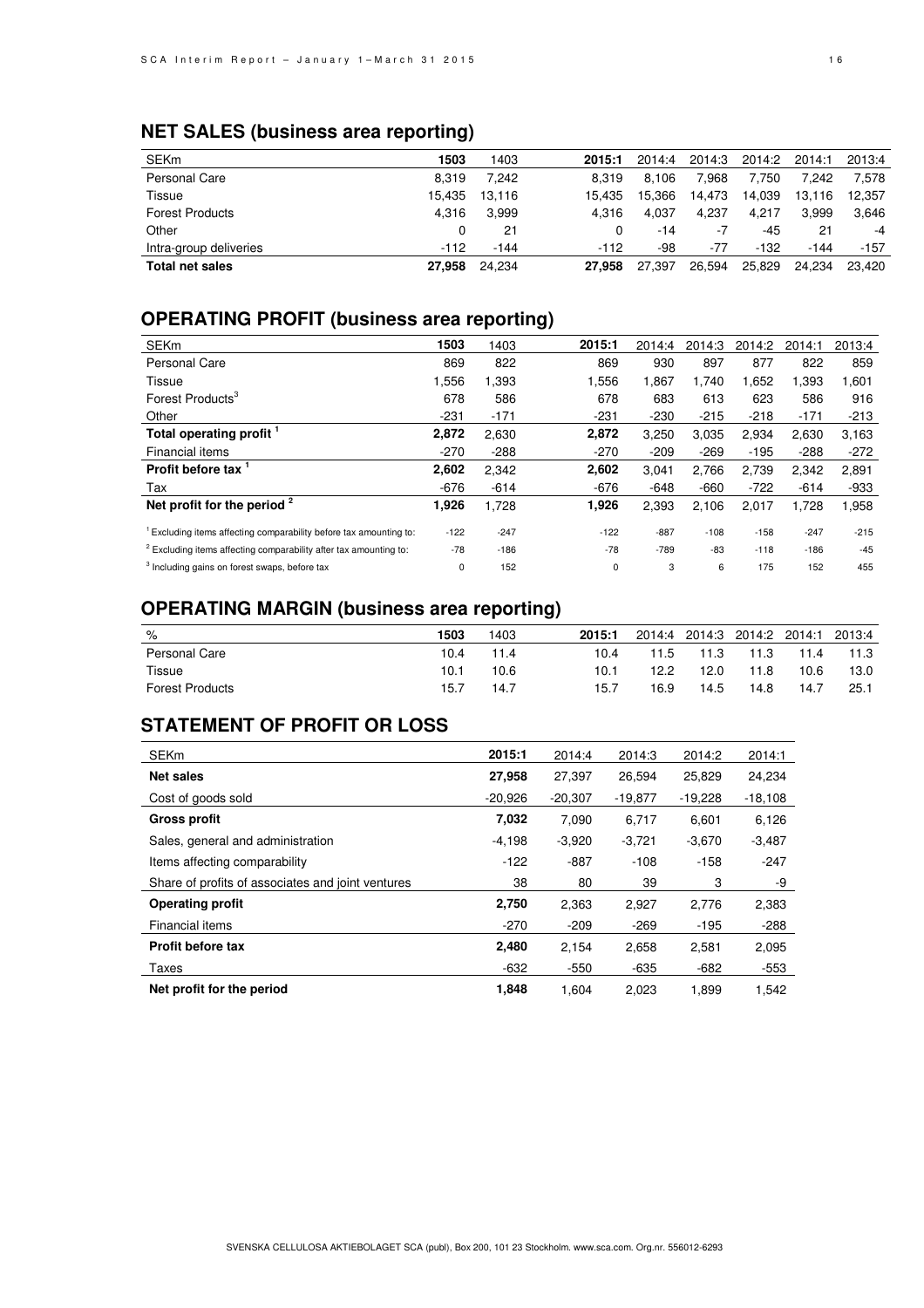# **INCOME STATEMENT PARENT COMPANY**

| SEKm                      | 1503   | 1403   |
|---------------------------|--------|--------|
| Administrative expenses   | $-300$ | $-165$ |
| Other operating income    | 71     | 107    |
| Other operating expenses  | $-55$  | $-55$  |
| <b>Operating profit</b>   | $-284$ | $-113$ |
| Financial items           | $-335$ | 3,993  |
| Profit before tax         | $-619$ | 3,880  |
| Tax                       | 122    | 129    |
| Net profit for the period | -497   | 4,009  |

## **BALANCE SHEET PARENT COMPANY**

| <b>SEKm</b>                              | March 31, 2015 | December 31, 2014 |
|------------------------------------------|----------------|-------------------|
| Intangible assets                        | 0              | 0                 |
| Tangible assets                          | 8,104          | 8,108             |
| Financial assets                         | 134,116        | 134,120           |
| Total non-current assets                 | 142,220        | 142,228           |
| Total current assets                     | 2,160          | 3,759             |
| <b>Total assets</b>                      | 144,380        | 145,987           |
|                                          |                |                   |
| Restricted equity                        | 10,996         | 10,996            |
| Unrestricted equity                      | 42,341         | 42,838            |
| Total equity                             | 53,337         | 53,834            |
| Untaxed reserves                         | 213            | 213               |
| Provisions                               | 1,272          | 1,231             |
| Non-current liabilities                  | 24,223         | 21,216            |
| <b>Current liabilities</b>               | 65,335         | 69,493            |
| Total equity, provisions and liabilities | 144,380        | 145,987           |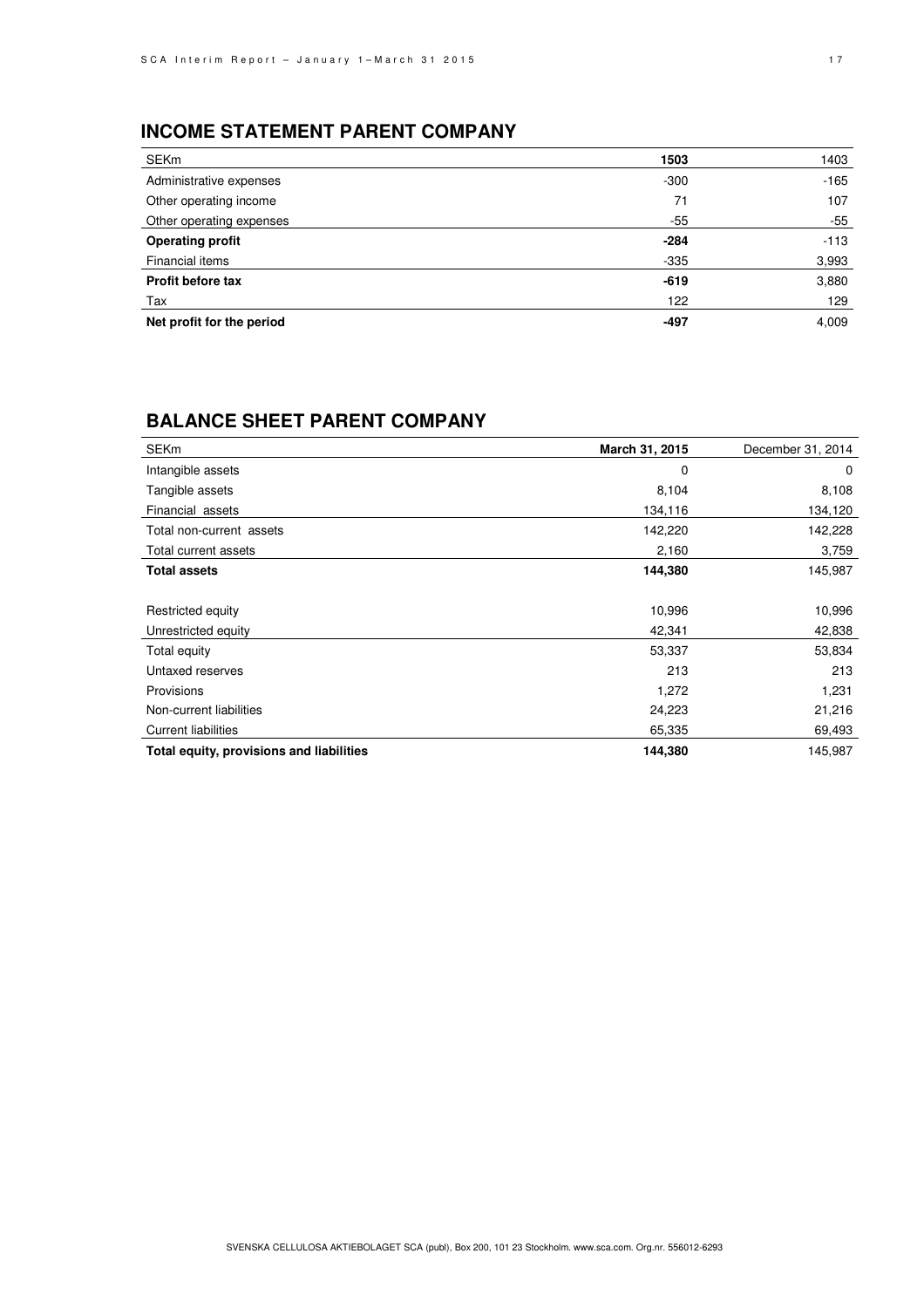# **NOTES**

## **1 ACCOUNTING PRINCIPLES**

This interim report has been prepared in accordance with IAS 34 and recommendation RFR 1 of the Swedish Financial Reporting Board (RFR), and with regard to the Parent Company, RFR 2.

Effective January 1, 2015, SCA applies the following new or amended IFRSs:

- Amendments to IAS 19: Defined Benefit Plans: Employee Contributions
- Annual Improvements to IFRSs 2010-2012 Cycle
- Annual Improvements to IFRSs 2011-2013 Cycle

These standards are not judged to have any material impact on the Group's or Parent Company's result of operations or financial position.

In other respects, the accounting principles applied correspond to those described in the 2014 Annual Report.

### **2 RISKS AND UNCERTAINTIES**

SCA's risk exposure and risk management are described on pages 78–83 of the 2014 Annual Report. No significant changes have taken place that have affected the reported risks.

Risks in conjunction with company acquisitions are analyzed in the due diligence processes that SCA carries out prior to all acquisitions. In cases where acquisitions have been carried out that may affect the assessment of SCA's risk exposure, these are described under the heading "Other events" in interim reports.

### **Risk management processes**

SCA's board decides on the Group's strategic direction, based on recommendations made by Group management. Responsibility for the long-term, overall management of strategic risks corresponds to the company's delegation structure, from the Board to the CEO and from the CEO to the business unit presidents. This means that most operational risks are managed by SCA's business units at the local level, but that they are coordinated when considered necessary. The tools used in this coordination consist primarily of the business units' regular reporting and the annual strategy process, where risks and risk management are a part of the process.

SCA's financial risk management is centralized, as is the Group's internal bank for the Group companies' financial transactions and management of the Group's energy risks. Financial risks are managed in accordance with the Group's finance policy, which is adopted by SCA's board and which – together with SCA's energy risk policy – makes up a framework for risk management. Risks are aggregated and monitored on a regular basis to ensure compliance with these guidelines. SCA has also centralized other risk management.

SCA has a staff function for internal audit, which monitors compliance in the organization with the Group's policies.

### **3 RELATED PARTY TRANSACTIONS**

No transactions have been carried out between SCA and related parties that have had a material impact on the company's financial position and results of operations.